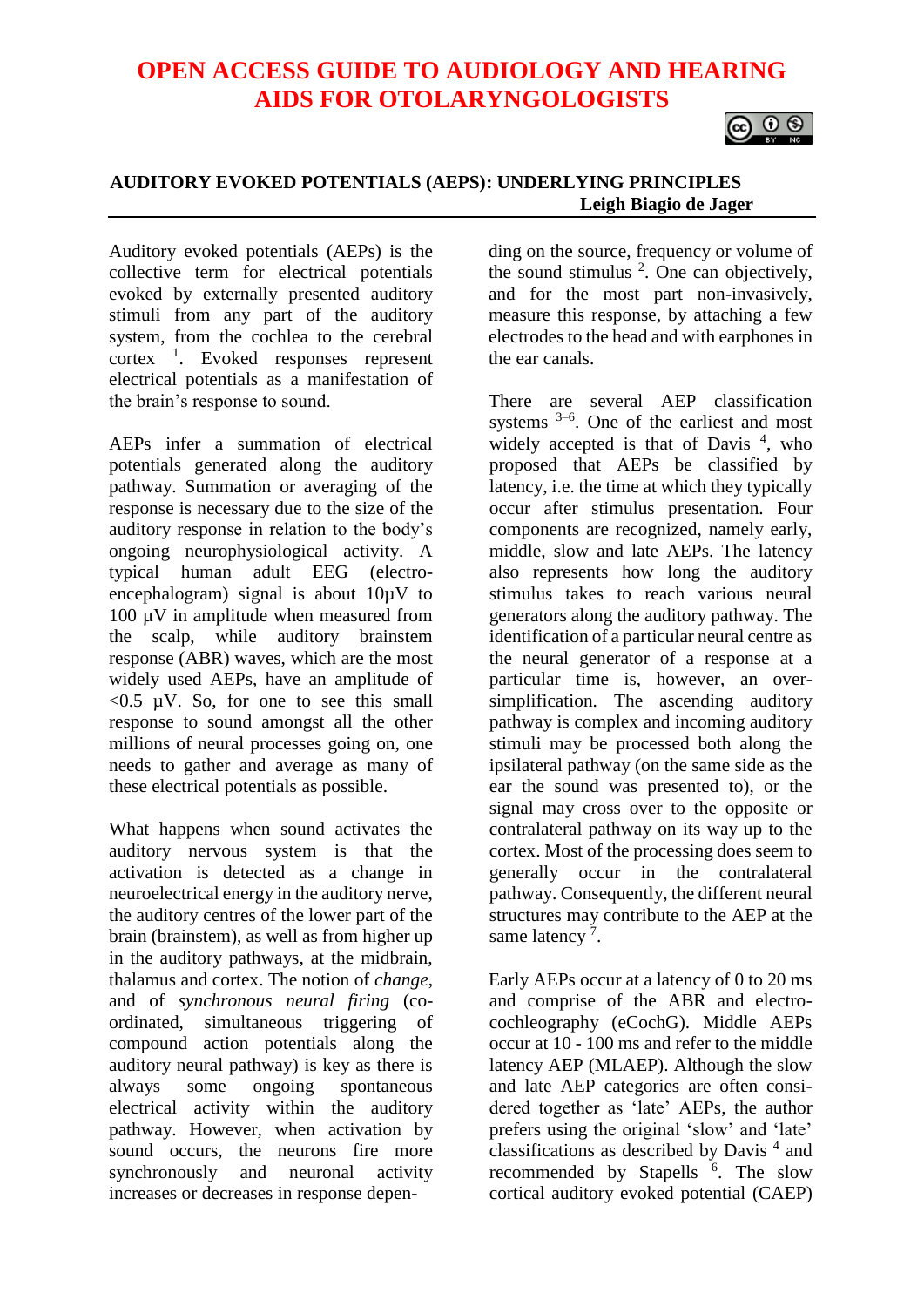occurs at 50 - 300 ms latency following onset of the stimulus, while late AEPs refer to AEPs occurring at 150 - 1000 ms. Late cortical AEPs include the mismatch negativity (MMN), P300, N400 and P600 responses  $4,6$ . The auditory steady-state response (ASSR) spans both middle and slow latency categories as different stimulus rates result in different neural generators.

Early AEPs can be thought of as nonvoluntary, automatic *hearing* functions – the ones we cannot switch off. These tests that can therefore be done with the adult or child asleep, or even under general anaesthesia. In contrast, slow and late AEPs require the patient to be *listening* and for their cortex to be very much awake. CAEPs provide information about detection of sound, whilst tests like P300 and MMN are related to auditory discrimination and identification of change. So, when one is asleep, one is still able to hear, but, as I always tell my students, "if you are asleep in class, I'm pretty sure you are no longer able to listen".

AEPs are capable of accurate behavioural pure tone threshold estimation. AEPs are not measures of hearing as such but are highly correlated with hearing thresholds  $4,7-9$ . It is for this reason that the phrase 'estimation of behavioural pure tone auditory thresholds' is used. What one dos is to identify a pattern of waves, and then to turn down the volume of the sound stimulus to find a threshold response, which is the lowest intensity at which a small response is present. This threshold, minus a small correction value, correlates with an individual's hearing threshold  $<sup>1</sup>$ . However, this is</sup> true for all but a small handful of individuals with Auditory Neuropathy Spectrum Disorder (ANSD). Accuracy of estimation of the AEP threshold is dependent on neural synchrony. In ANSD, and in cases of lack of evidence of neural synchrony, AEP will not provide an accurate estimation of true behavioural hearing threshold. A discrepancy between behavioural pure tone thresholds and AEP threshold intensity (AEP indicating better hearing sensitivity) in a population suspected of nonorganic (exaggerated) hearing loss is strong evidence that behavioural pure tone threshold findings are inaccurate <sup>7</sup>. The clinical use of AEP for this purpose has been reported on extensively <sup>4,7,8,10–17</sup>. As such, AEPs play a critical role in the assessment of hearing in individuals who cannot or will not participate actively in standard hearing assessment procedures (mentally retarded or malingering patients), as well as in infants and young children<sup>9</sup>.

Early AEPs include the ABR and eCochG. The ABR is the most widely used AEP.

# **AUDITORY BRAINSTEM RESPONSE (ABR) TESTING**

The ABR is defined as a far-field recording of neuroelectric activity of the eighth nerve and brainstem auditory pathways that occurs over the first 10 - 15 ms after an abrupt click stimulus <sup>18</sup>. It is characterised by five to seven vertex-positive peaks representing synchronous neural discharge from generators located along the auditory pathway to the inferior colliculus of the midbrain <sup>8,18</sup>. Each peak is labelled by consecutive Roman numerals <sup>19</sup>.

A participant's attention to stimuli, or the lack thereof, has little or no effect on these short latency responses  $20,21$ , resulting in robust, repeatable recordings despite differences in a participant's state of consciousness. ABRs do require that individuals lie still with minimal movement to reduce artefacts; sedation is sometimes required for children or even adults who do not comply. A two-year-old can barely sit still for two minutes let alone for the hour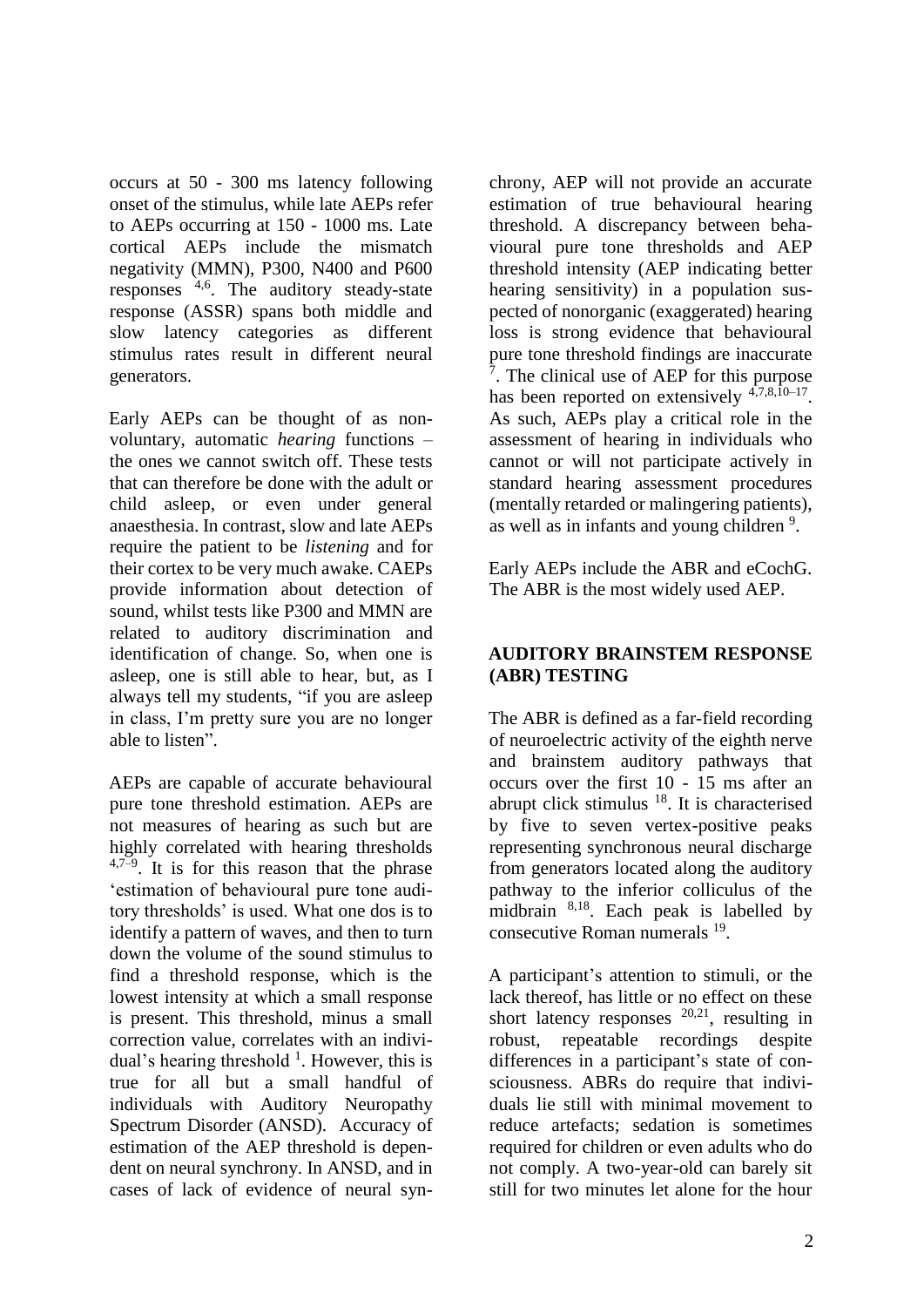and half to two hours that is needed to complete a neurological evaluation and threshold determination. Despite this, the stability of these potentials over participant state, the relative ease with which they may be recorded, and their sensitivity to dysfunctions of the peripheral and brainstem auditory systems make them ideal for clinical use. This has led to the almost universal application of ABR for behavioural pure tone threshold estimation for children and infants too young to be tested using standard behavioural measures <sup>22</sup>. In addition to estimating hearing sensitivity, ABR is used as an objective tool to assess auditory-neural integrity and synchrony. If one knows that there is synchrony in the way in which the auditory nerve fires, then one knows that AEPs can be used to estimate hearing thresholds. That is the core reason why every AEP assessment needs to begin with a neurological, click-evoked ABR.

A click is an abrupt onset stimulus with a broad frequency spectrum. Synchronous firing of multiple neurons, which is the general physiological foundation of the ABR, is dependent on an abrupt stimulus onset <sup>8</sup> . It is for this reason that the click stimulus is routinely used in clinical ABR recordings. A typical 100 μs square wave click has a broad frequency spectrum with equal energy from  $0.1 - 6$  kHz<sup>7</sup>. The click stimulus therefore activates a wide area of the basilar membrane. However, the clickevoked ABR is not frequency specific and provides little information regarding audiometric configuration or sensitivity at a particular frequency <sup>18</sup>. There is widespread belief that the greatest agreement between the click-evoked ABR and behavioural pure tone thresholds is in the 2 - 4 kHz frequency range 4,7,8,18,23,24. This is generally true and across a large group of individuals with hearing loss, but untrue for some individuals, especially those with hearing loss restricted to certain frequencies <sup>6</sup>. The click-evoked ABR is virtually independent of low frequency hearing sensitivity  $\frac{7}{1}$ . A normal ABR may therefore be recorded in individuals with hearing loss with only isolated regions of residual normal hearing sensitivity in the 2 to 4 kHz region  $7.25$ .

The click-evoked ABR is an important indicator of integrity of the auditory nerve and the brainstem auditory pathways and is a tool to screen for hearing loss in infants <sup>6</sup>. A new broadband stimulus, the chirp stimulus, has also been used for hearing screening in automated ABR software. The chirp was developed to counterbalance the delay of the sound wave on its journey through the cochlea. Although the click stimulus is broadband, due to the tonotopic arrangement of the cochlea, the high frequencies at the base of the cochlea are activated first, followed by the mid-, then low frequencies, as the travelling wave moves along the spiral basilar membrane to the apex of the cochlea. This is part of the reason why the click stimulus correlates better with high frequency thresholds. With regard to neural synchrony, the best would be for the hair cells along the cochlea to depolarise at the same time. The broadband chirp stimulus does this by sending the low frequency sound first, followed by the midand finally the high frequencies. The timing is based on various formulae accounting for the timing of the basilar membrane travelling wave  $26$ . The result is simultaneous stimulation of hair cells at all frequencies, providing better neural synchrony and consequently, recording of responses with larger amplitudes. There are several types of chirps but the one most people have in their commercial equipment is the CE Chirp (CE after Claus Elberling who developed this chirp)  $27-29$ . One can also use a chirp stimulus for a neurological ABR although there are different opinions regarding whether chirps or clicks are the better option  $30,31$ .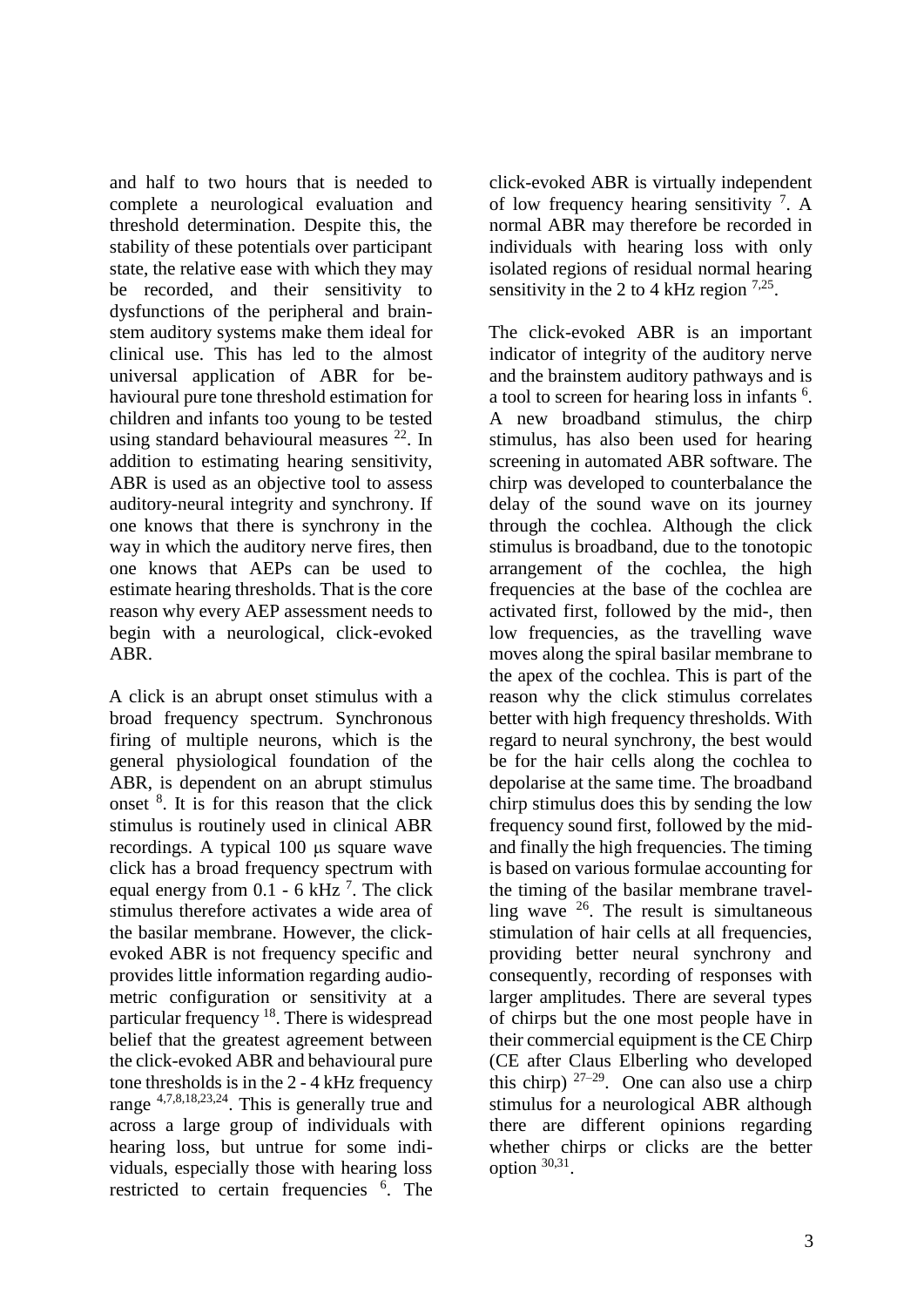For threshold determination, one needs a stimulus that still provides some neural synchrony but is more frequency specific that clicks or chirps. Pure tones are in theory the most frequency specific but do not get enough cochlear hair cell nerve fibres to fire for the response to generate AEPs. A tone burst and narrow band chirp is a compromise between neural synchrony and frequency specificity. It is not as frequency specific as a pure tone and not as abrupt as a click, nor does it result in as much neural synchrony as a click or chirp, but one can use these stimuli to build an estimated audiogram.

By using a combination of neurological ABRs, and air and bone conduction ABRs for threshold estimation, one is able to differentiate between conductive, sensorineural and retrocochlear disorders. Although inferences can be made from an ABR about hearing, these are not tests of hearing as such, but rather tests of synchronous neural function; the ability of the central nervous system to respond to external stimulation in a synchronous manner <sup>8</sup>. Even though there is a correlation between neural synchrony and auditory perceptual thresholds, it is possible to have good neural synchrony and poor auditory perception. This is especially true if there is dysfunction at neural centres higher than the neural generators of the particular AEP test used.

In addition to the ABR, eCochG is classified as an early latency AEP.

### **ELECTROCOCHLEOGRAPHY (ECochG)**

ECochG is essentially a zoomed in Wave I of the ABR. The eCochG zooms in on the cochlear hair cells, the cochlear nerve, and the synapse between the two. The eCochG is a near-field recording, recorded using

either an electrode in the ear canal, an electrode on the tympanic membrane, or an electrode passed through the tympanic membrane to contact the promontory or round window.

The eCochG is characterised by a summating potential (SP) before 0.9 ms, which is generated predominantly by the inner hair cells  $32$ . This is followed by a (compound) action potential (AP) which is the same as Wave I of the ABR and is generated by the peripheral cochlear nerve <sup>32</sup>. The relative amplitude of the SP and the AP is often used to determine the presence of endolymphatic hydrops.

In addition to evaluating endolymphatic hydrops, ECochG is clinically used to identify the ABR Wave I, and for intraoperative monitoring <sup>33</sup>. The eCochG is also useful to determine the site-of-lesion in children with auditory neuropathy spectrum disorders (ANSD – see discussion later). The application of eCochG for the estimation of behavioural pure tone hearing thresholds has been reported  $16$ . Ferraro and Ferguson <sup>34</sup> found no significant differences between the thresholds obtained with eCochG using a transtympanic electrode and conventionally recorded ABR thresholds in individuals with normal hearing. ECochG with an extratympanic electrode does not require sedation or general anaesthesia and causes minimal discomfort, but behavioural pure tone threshold estimations are not as reliable as those obtained using the transtympanic technique <sup>35</sup>.

# **MIDDLE LATENCY AEP (MLAEP)**

The middle latency AEP is an electrophysiological recording of the electrical activity of the auditory thalamus and early auditory cortex  $^{18}$ . It occurs 10 - 80 ms after the onset of a click or tone burst stimulus. The waveform consists of four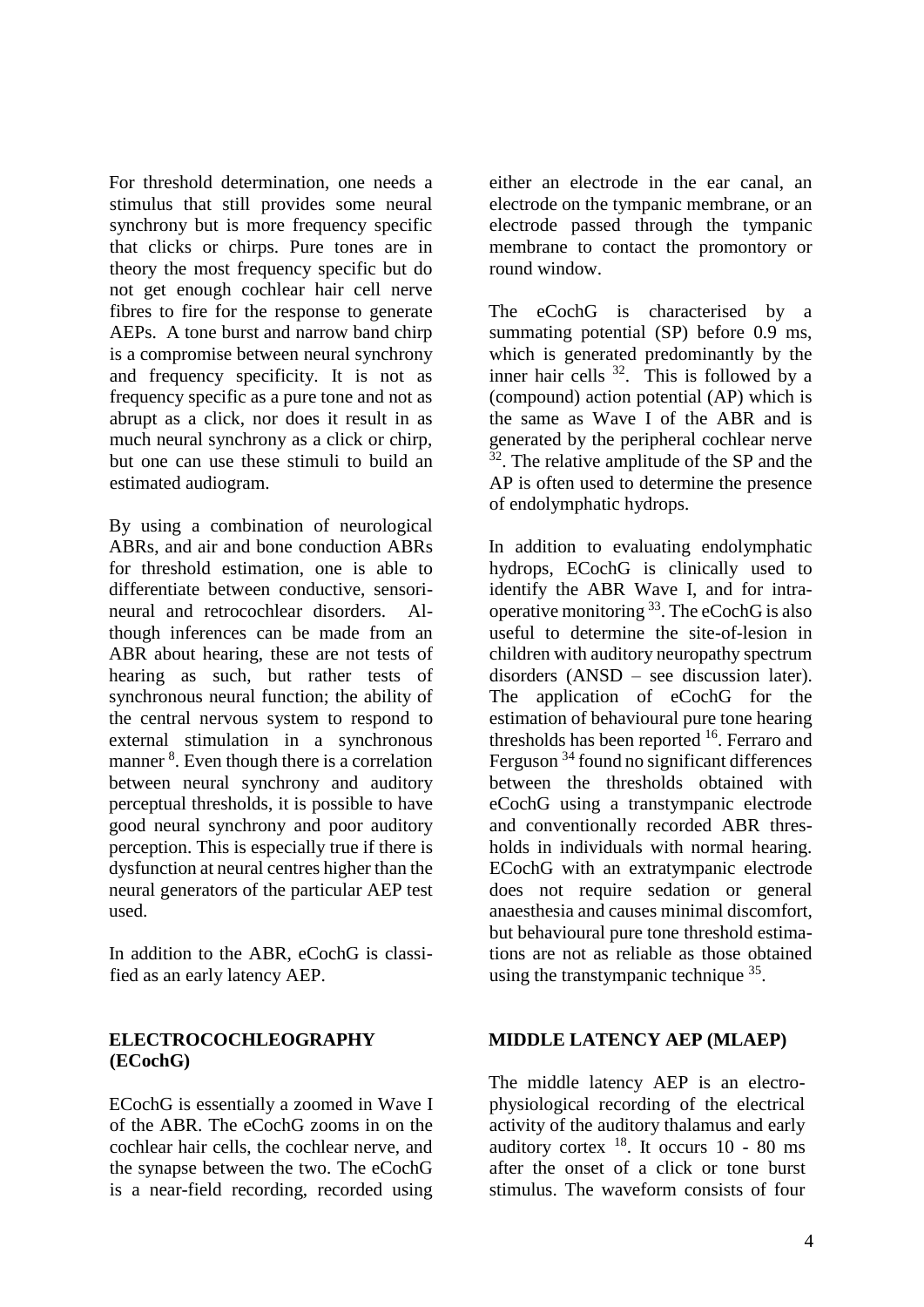positive waves (Po, Pa, Pb, Pc) and three negative waves (Na, Nb, Nc)<sup>36</sup>. Wave Pa is the most prominent and most robust component of the middle latency responses. Generators in the auditory thalamus and early primary auditory cortex contribute to the Pa component of the response<sup>7</sup>. Middle latency AEP, therefore, evaluates the auditory pathway in practically its entirety. With behavioural pure tone audiometry as the gold standard and most comprehensive audiometric procedure, the extent of the auditory pathway evaluated by the middle latency response constitutes an advantage over earlier latency AEP such as the ABR and eCochG. In addition, several authors report agreement between middle latency AEP and behavioural pure tone responses 7,37,38. However, because of the central anatomic origins of the middle latency AEP response, sleep and sedation affect the response by reducing the amplitude of the Pa  $36$ . This is a disadvantage when assessing infants and children.

The middle latency AEP is advocated due to its good frequency specificity  $7,36,37$ . However, Cacace and McFarland<sup>3</sup> caution against the use of middle latency AEP for behavioural pure tone threshold estimation in patients with steeply sloping, high frequency hearing loss. Middle latency AEP may underestimate the magnitude of high frequency hearing loss due to the spread of excitation to lower stimulus frequencies as intensity is increased <sup>3</sup>. The middle latency AEP may therefore not be the ideal AEP tool to use in a population typically at risk of a high frequency hearing loss, as is the case with individuals exposed to occupational noise.

This review of the theoretical and clinical knowledge of AEP used for behavioural pure tone threshold estimation has identified certain limitations of the ABR, eCochG and middle latency AEP that may affect the

accuracy of estimation of behavioural pure tone thresholds in individuals who present with a steeply sloping high frequency hearing loss. Several authors have, however, named CAEP (a transient scalp potential complex – see below) as the measure of choice for individuals exposed to occupational noise and at risk of developing a high frequency hearing loss  $6,39,40$ . Stapells  $6$ states that the CAEP is ideal to use when an objective estimate of behavioural pure tone hearing thresholds is required for a patient who is likely to be passively co-operative or non-alert.

# **CORTICAL AUDITORY EVOKED POTENTIALS (CAEP)**

The CAEP is a transient scalp potential complex evoked by changes in the perceived auditory environment that are sufficiently abrupt  $39$ . This AEP occurs at 50 - 300 ms following onset of the stimulus, and follows the cochlear and eighth cranial nerve responses, the ABR and the middle latency AEP in the time domain <sup>6</sup>. The CAEP is characterized by a P1-N1-P2 sequence of waveforms. Hall  $<sup>7</sup>$  states that</sup> CAEP is the ideal response for frequency specific electrophysiological auditory assessment from a stimulus perspective due to the reduced spectral splatter and increased frequency specificity. This frequency specificity is achieved because the CAEP can be evoked by tone bursts of relatively long rise-fall times and duration in comparison with the abrupt rise-fall times required to elicit ABR using tone burst stimuli <sup>41</sup>. Better frequency specificity results in AEP thresholds that are closer to behavioural pure tone thresholds in a variety of audiometric configurations. The susceptibility of this response to state of arousal renders CAEP unsuitable for infants and young children <sup>8</sup>. Reading or mental alerting tasks are sufficient to ensure that adults remain alert without a decrease in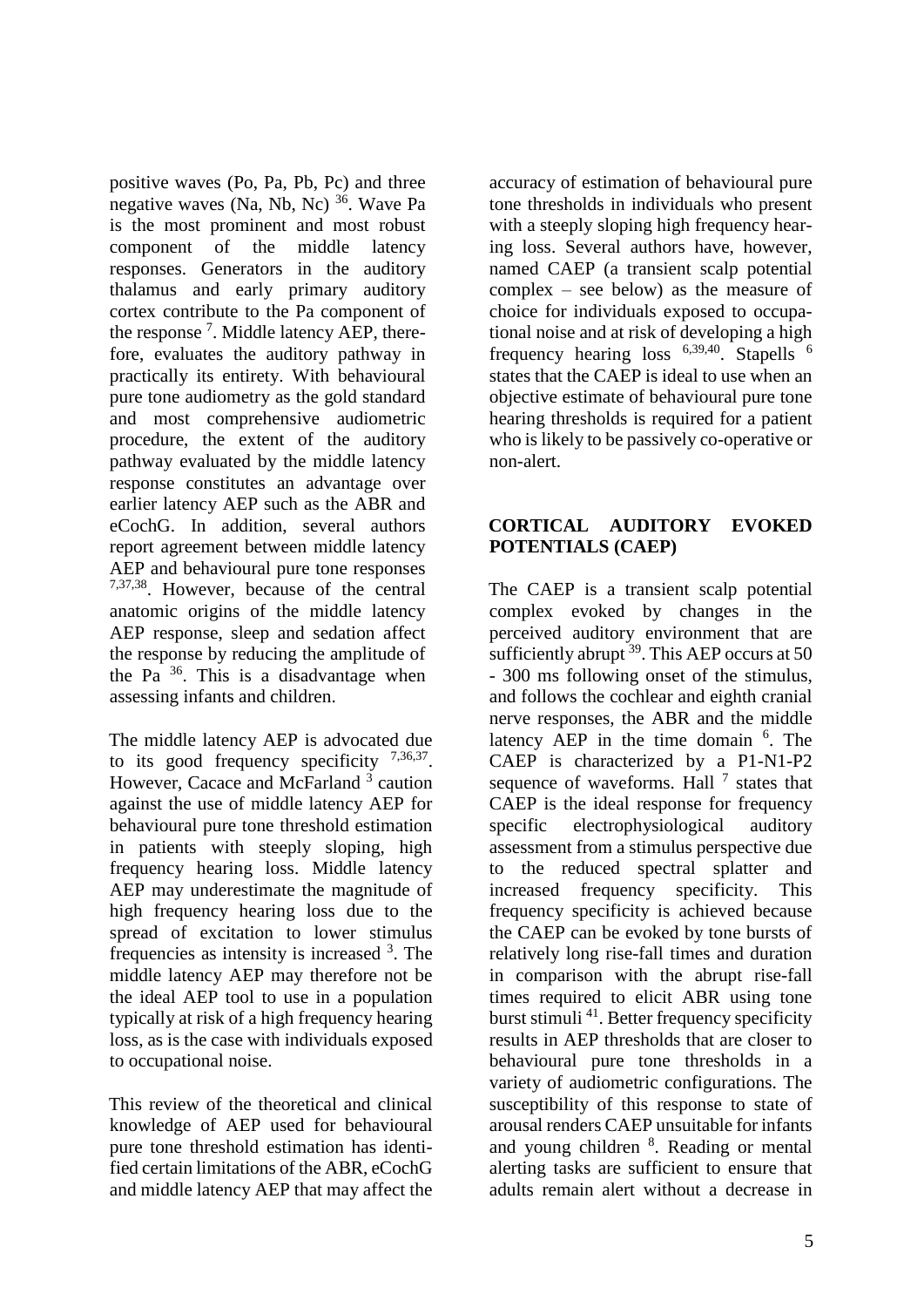response amplitude and increase in threshold intensity associated with sleep and drowsiness 6,39 .

Hone et al.  $15$  listed the advantages of CAEP, stating that CAEP is non-invasive, and recorded from a higher auditory level than eCochG or ABR, and therefore less likely to be affected by neurological disorders. An important advantage of CAEP over earlier AEPs is that it represents the complete auditory system. The presence of N1 to a stimulus provides physiologic evidence of the arrival of the stimulus at the auditory cortex The N1 therefore reflects the presence of the audible stimulus i.e. detection of sound <sup>6</sup>. The N1 is the vertex negative peak with a latency of approximately 100 ms, which, together with the P2 positive peak, comprises the most prominent component of the CAEP.

Middle ear pathology affects the latency of the components of the CAEP. Yet increased response latency is likely to have a minimal effect on response amplitude and threshold intensity  $39$ . Therefore, middle ear pathology has no real effect on CAEP thresholds and estimation of behavioural pure tone threshold using CAEP thresholds.

Numerous studies have demonstrated that CAEP thresholds and behavioural pure tone thresholds are typically within 10 dB HL of each other  $6,11,39,42$ . It has been reported that CAEP thresholds can provide a closer estimate of behavioural pure tone thresholds than ABR thresholds  $39$ . Tsui et al.  $43$ pointed out that a greater CAEP response amplitude results in fewer averages being needed to yield a "noise" free repeatable waveform than ABR.

Over the past two decades, a new clinically available AEP technique, the ASSR has been proposed as an alternative AEP for

behavioural pure tone threshold estimation 17,22,44,45 .

### **AUDITORY STEADY STATE RESPONSE (ASSR)**

The ASSR is a brain potential evoked by continuous stimuli characterized by periodic modulations in amplitude of a carrier frequency <sup>22,46</sup>. It yields a waveform closely following the time course of the stimulus modulation and a response specific to the frequency of the carrier  $46,47$ . The response is generated when the stimulus tones are presented at a rate that is sufficient to cause an overlapping of transient potentials <sup>2</sup> . By varying the intensity of the eliciting stimulus, one can seek the threshold response  $46$ .

ASSR testing, using continuous modulated tones, offers significant advantages over techniques that require transient stimuli <sup>2</sup>. As the tones are continuous, they do not suffer the spectral distortion problems associated with brief tone bursts or clicks. As such, they are comparatively more frequency specific than responses to transient stimuli <sup>48</sup>. This specificity permits testing across the audiometric frequency range, including sloping high frequency hearing losses, reducing the possibility of underestimation of high frequency behavioural pure tone thresholds due to poor frequency specificity for this audiometric configuration 17,44,49,50. Assessment at high intensity levels (i.e. up to 120 dB HL) is possible, due to the continuous nature of the ASSR stimuli and, hence the absence of calibration corrections to account for temporal summation differences between short and long duration signals associated with stimuli such as tone bursts and clicks 2,51 .

Initially, the most widely studied ASSR was evoked by stimuli presented at rates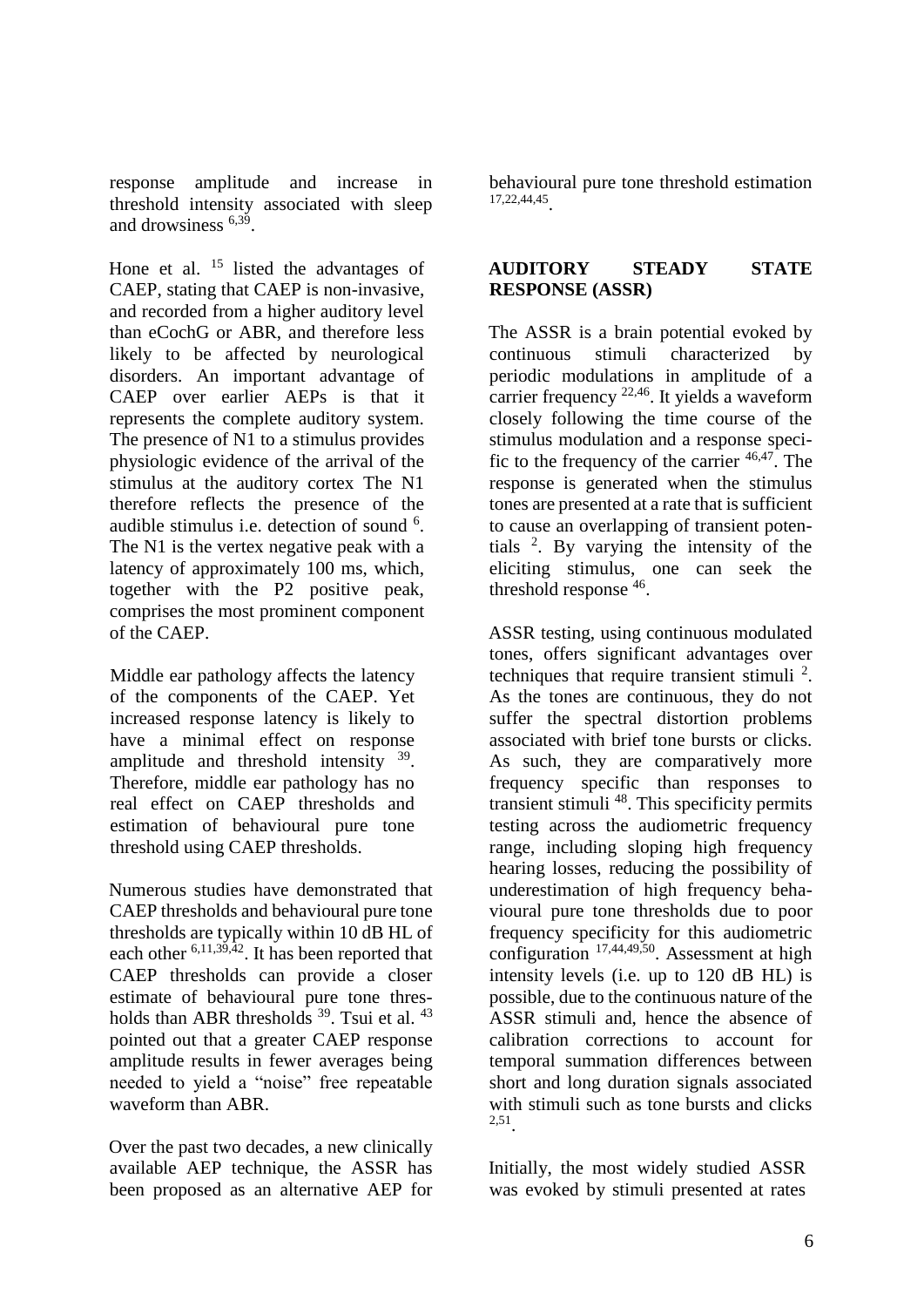close to 40 Hz  $52-54$ . In sleeping or sedated adults, 40 Hz ASSR amplitudes are smaller than in the awake state  $52,55,56$ . ASSR to tones modulated at frequencies between 80 and 100 Hz, however, are minimally affected by sleep or maturation  $17,47,49,57$ and can therefore be recorded in children and infants <sup>48</sup>. Another advantage of the ASSR is that multiple frequencies can be evaluated simultaneously, in one or both ears, without significant loss in the amplitude of any of the responses, provided each stimulus has a different modulating rate and that the carrier frequencies differ by one octave or more 44,58,59. This may reduce the testing time required to obtain behavioural pure tone threshold estimation.

Clinical use of the ASSR is greatly facilitated by objective response detection, which is measured in the frequency domain using various statistical methods  $59$ . Errors that result from observer bias or from poor interobserver and intra-observer reliability, are therefore eliminated by objective response detection  $60,61$ . In addition, an experienced tester is not required to report ASSR threshold findings, as subjective interpretation of waveforms is not required. Objective response detection of an ASSR response can control bias, perform with stable and known sensitivity, and can "outperform" human observers <sup>62–65</sup>.

Several characteristics of the ASSR suggest that this AEP may also be applicable to clinical practice to estimate behavioural pure tone thresholds in individuals exposed to occupational noise and at risk for noise induced hearing loss. The ASSR may be an appropriate tool to estimate behavioural pure tone thresholds <sup>22</sup> because of the potentially better frequency specificity of continuous rather than transient tonal stimuli, independence of participant attention or states of arousal, and the ability to obtain higher output levels . In addition, the objective nature of response determination makes ASSR attractive in a clinical setting.

# **P300 RESPONSE**

The final AEP that is commonly used clinically is the P300. If the CAEP represents detection of sound, the P300 represents discrimination of auditory change <sup>66</sup> something that is critical for auditory processing of speech. The P300 is a late latency auditory response, which is most frequently recorded with the "odd ball" measurement paradigm that typically involves two different acoustic signals. The frequent signals in the "oddball" stimulus paradigm are predictable, accounting for 80% of presented stimuli  $^{67}$ . The infrequent, unpredictable, and rare stimulus is presented in a pseudo-random fashion, accounting for about 20% of stimuli presented. Diverse regions of the brain contribute to generation of the P300 response, including subcortical structures, auditory regions in the cortex, parietal lobe and frontal lobe <sup>32</sup>. With regard to the clinical implication of the P300, the P300 latency is directly related to the speed with which an individual classifies auditory signals, updates memory, and allocates attention <sup>32</sup> .

#### **PRINCIPLES OF AEPS**

Four core principles underpin measurement of auditory evoked responses:

- 1. Evoked vs. non-evoked responses
- 2. Near-field vs. far-field recording
- 3. Neural synchrony
- 4. Signal averaging

#### *1. Evoked vs. non-evoked responses*

Evoked responses are elicited by specific external stimuli, and are therefore caused by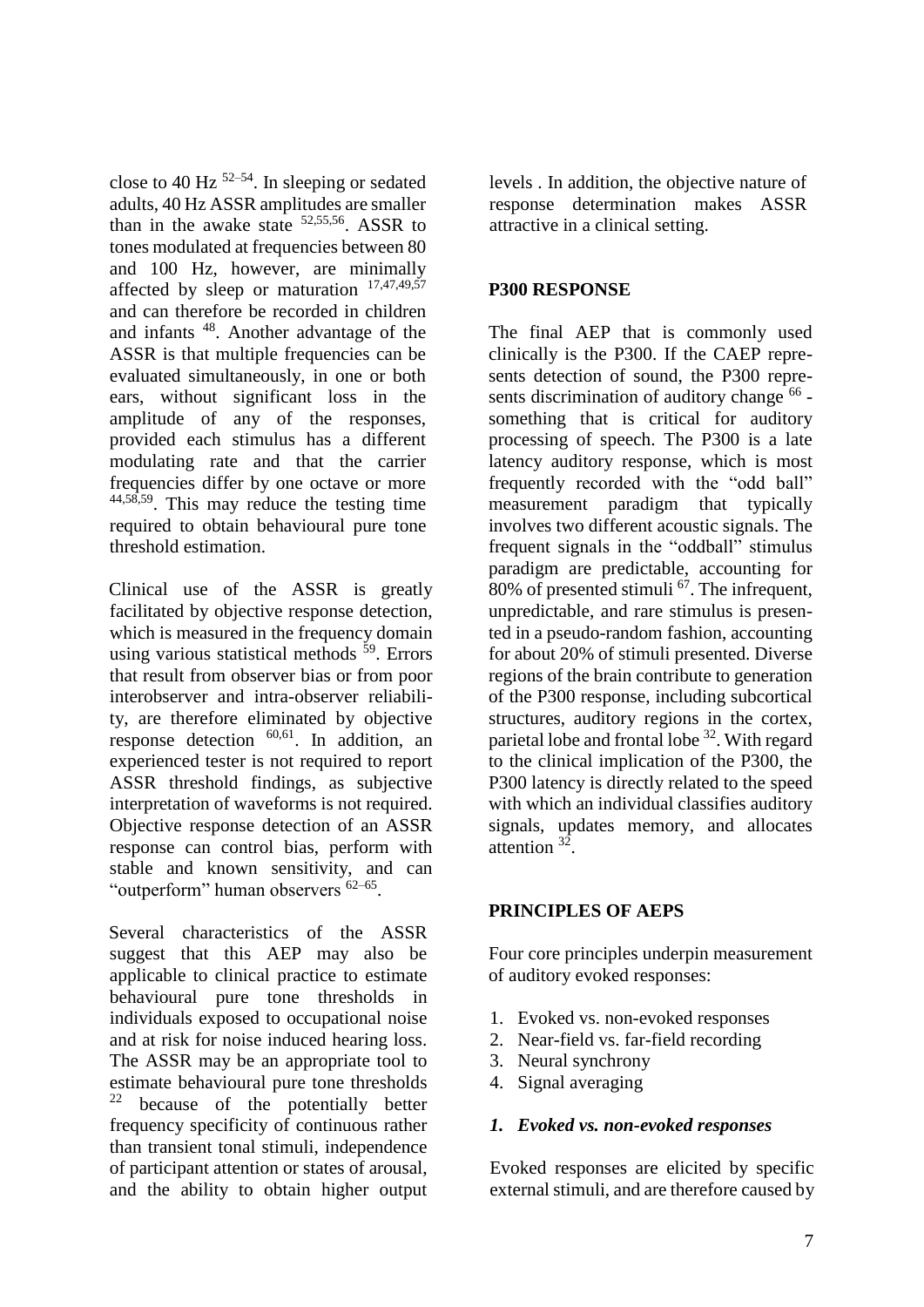specific external, controllable events that are locked in time to the recording of the response presented through earphones or loud-speakers. Non-evoked responses are recordings of ongoing electrical potentials without the presence of external stimuli, for example an EEG.

# *2. Near-field vs. far-field recording*

These are distinguished by the proximity of the recording electrodes to the actual generators or sources of the neural response of interest.

*Near-field recording* refers to when responses are recorded at or near source and is often used in animal research and during intra-operative monitoring. The recording electrodes are often placed on or very close to the neural generator. This results in a strong response with large amplitude that is easily identifiable above the unrelated, nonevoked responses. The drawback is that such a recording is very invasive and requires some sort of surgical intervention in order to place electrodes close to the AEP generator, for instance on the auditory nerve or cochlea.

*Far-field recording* is far more practical and refers to when electrodes are placed at a distance from the source. The surface electrodes often used for AEPs is an example thereof and represents activity from all generators between and around the recording electrodes, so there are multiple potential neural sources of response. If the potentials of interest have very low amplitude, such as with ABR, and far-field recording is used, on is left with a poor signal to noise ratio (SNR). In such cases, signal averaging is very important to reduce the unrelated responses and to enhance the target response. The low amplitude ABR responses are easily masked by background electrical or neurogenic "noise".

### *3. Neural synchrony*

The simultaneous recording of discharges of many neural units, or *synchronous discharge*, is known as *neural synchrony*.

When using far-field recordings, background electrophysiological "noise" masks low amplitude responses. However, if we one can persuade more neurons to fire simultaneously within a very brief period, this will lead to an increase in response amplitude. The greater the amplitude, and the more abrupt the stimulus onset, the easier it is to identify the AEP response from far-field recorded response. Synchronous neural firing is best elicited by an electrical pulse, a click, or a chirp. A pulse, or click, is characterised by an abrupt or rapid onset, and a broad frequency bandwidth containing all frequencies. The broader the frequency response of the stimulus and the greater the portion of the cochlea that is activated, the greater the number of nerve fibres that are stimulated simultaneously. A chirp is also a broadband stimulus but does not start abruptly like a click. Instead, by delaying the start of the high and mid frequencies, and by matching the timing to that of the basilar membrane travelling wave, a chirp activates the low, mid- and high frequency nerve fibres at the same time. Neural synchrony is therefore really a principle of "the more the merrier".

# *4. Signal averaging*

*Signal averaging* involves averaging a great number of responses together. As was previously discussed, one needs to distinguish a low-amplitude response from higher amplitude background "noise" with AEPs. The onset of computer sweep averaging must be time-locked to onset of the stimulus. This allows for the target AEP response to be summed, while the background, non-evoked "noise" of random nature averages toward zero and is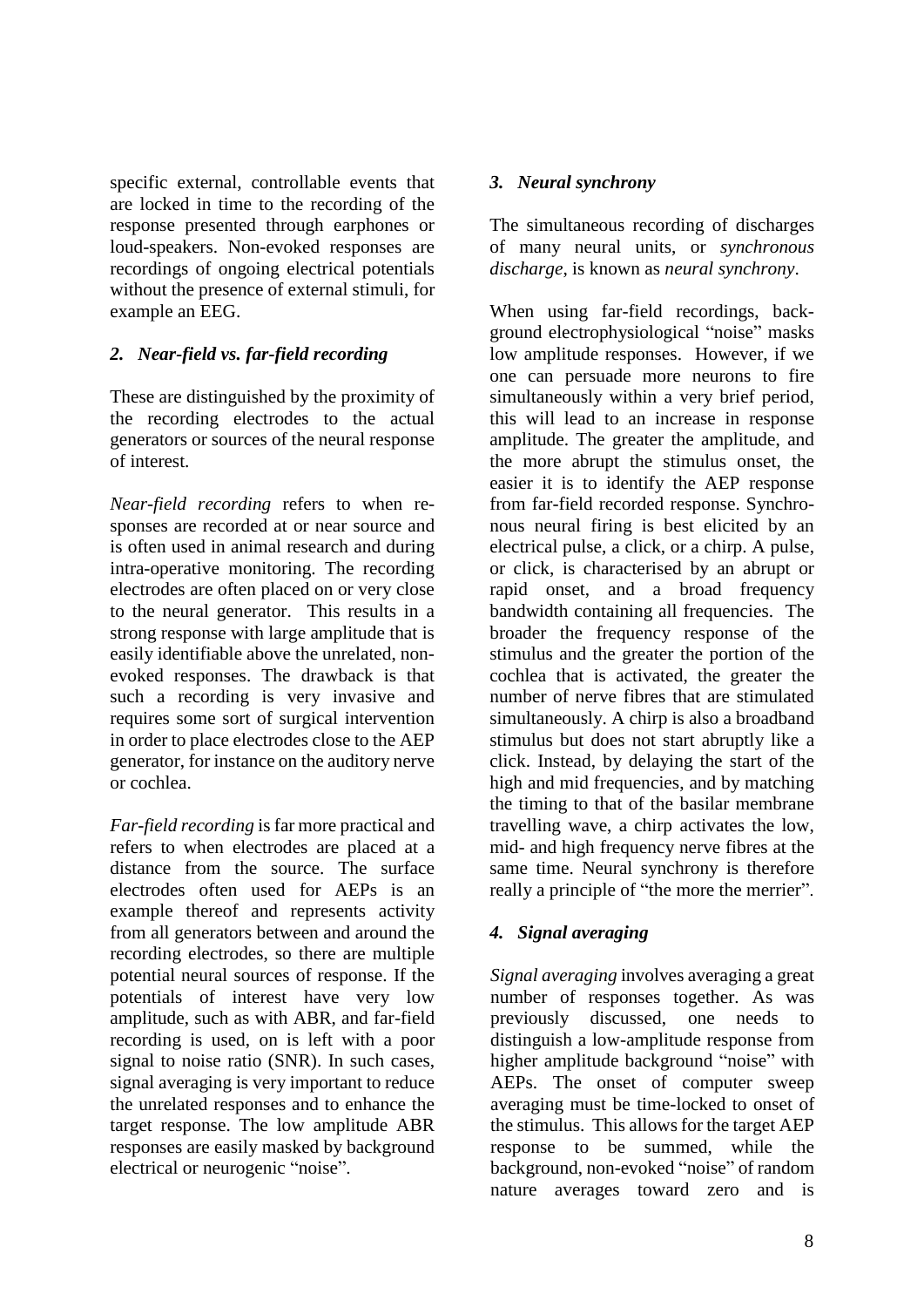attenuated. The longer the signal averaging, the more responses are added together and the more the residual "noise" is reduced. The SNR is therefore a function of the number of computer sweeps that are averaged together.

It should now be clear how the four cornerstones of AEP recordings can help improve SNR of small AEP responses.

# **ADDITIONAL STEPS TO ACHIEVE ACCURATE AEPs**

#### *There are a few additional steps to achieve accurate AEP results:*

- Environmental considerations
- Patient considerations
- **Instrumentation**
- Recording parameters.

#### **Environmental considerations**

You don't need to test in a soundproof booth – a quiet room is sufficient. The room should be relatively quiet – especially when one has a child with normal hearing and one turns down the volume to minimum levels. What causes more issues however, is electrical interference in the room, as electrical artefacts are a source of "noise" and frustration. Testing in an electrically shielded room is ideal but not easily available. Ensure that unnecessary equipment, appliances and power plugs are switched off and cables unplugged. Avoided multi-plug adapters. If wires are sticking out of a power cable plug they must be concealed, as they will definitely cause interference with the readings. Rather switch the lights off than employ a dimmer switch, as it will cause electrical artefacts. Always earth your equipment well. My earth cable has a loop at one end so it fits securely over the screw at the back of my equipment, and a small clamp on the other end (Figure 1). This works especially well in surgical theatres and when testing a baby in a neonatal ICU while asleep.



*Figure 1: An earth cable attached to the back of the AEP device with a small clamp on the other end for ease of attachment to e.g. a metal bed*

#### **Patient considerations**

A patient's muscle contractions generate the largest source of disturbance. The patient therefore needs to lie still with eyes closed during registration of early and middle latency AEPs and ASSR. Lying perfectly still but with eyes open introduces large artefacts, which is very detrimental to the SNR. An eye mask is useful to encourage older children to keep their eyes closed. You need about 90min for testing and even two minutes of sitting still could be impossible for a small child. With children aged six months to five years, and who no longer sleep for long periods during the day, sedation or general anaesthesia may be required. I start with a low dose oral antihistamine with strict instructions to parents about sleep deprivation the evening and morning before examination. I discourage parents from giving the child too much sugar or caffeine on the day of testing. This includes sweets, sugary carbonated drinks (e.g. Coca Cola), fruit juice and tea. Certain medications contain preservatives that may have a contrary effect on a young patient. I've often seen children initially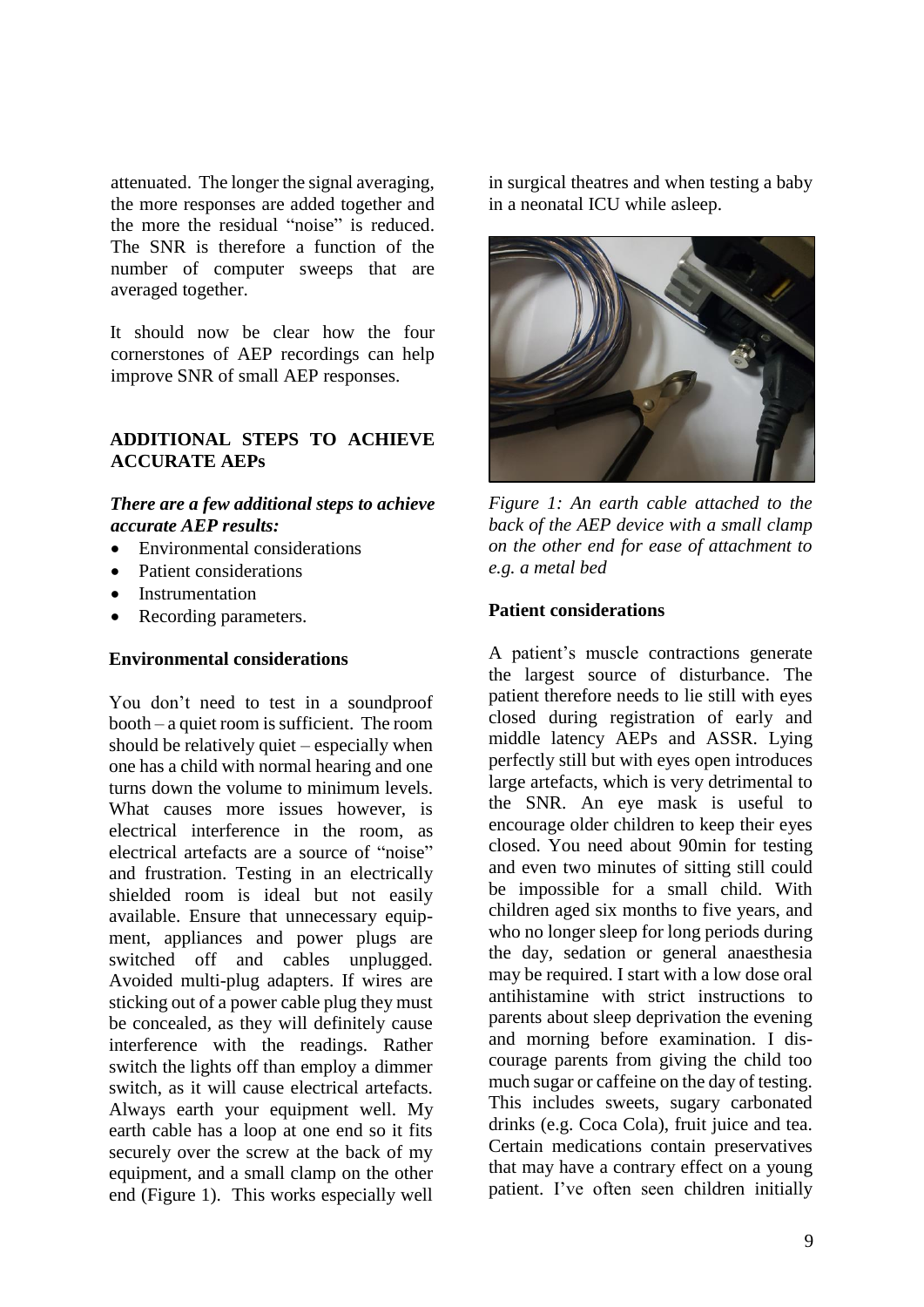become irritated and frustrated with strong sedatives like chloral hydrate before finally, (after two hours of screaming) falling asleep. Consult the child's paediatrician to prescribe the sedative. Irrespective of the choice of sedative, it should be administered under medical supervision with monitoring and resuscitation equipment and oxygen at hand.

Some comments about testing under general anaesthesia: Even though some of the older anaesthetic gases could negatively influence ABR and other AEP testing, I have never experienced problems with modern gases or medications. This holds true irrespective of whether the child is only in theatre for AEP testing or whether testing is done repeatedly during a 10-hour neurosurgery procedure. Anaesthetists like keeping a patient's body temperature stable, and this should help to avoid changes in the AEPs.

Hydrocephalus and other causes of raised intracranial pressure can influence AEP waves, and by obliterating ABR waves, create an inaccurate estimation of the true hearing thresholds.

#### **Instrumentation**

Before placing the surface electrodes for AEP testing, and before sedation takes effect, use an abrasive scrub like "neoprep" to prepare the skin of the contact site to reduce contact impedance (resistance). The lower the electrode contact impedance, the less "noise" and the better the SNR. A small area of good contact is all you need to yield low impedance values of  $\leq$  5 kOhms. Also ensure that each electrode impedance does not differ by more than 2 kOhms. For a single-channel recording, 3 electrodes are required *(Figure 2).*





*Figure 2: A 10-year old being tested using a single channel electrode montage with electrodes on the high forehead and on each mastoid*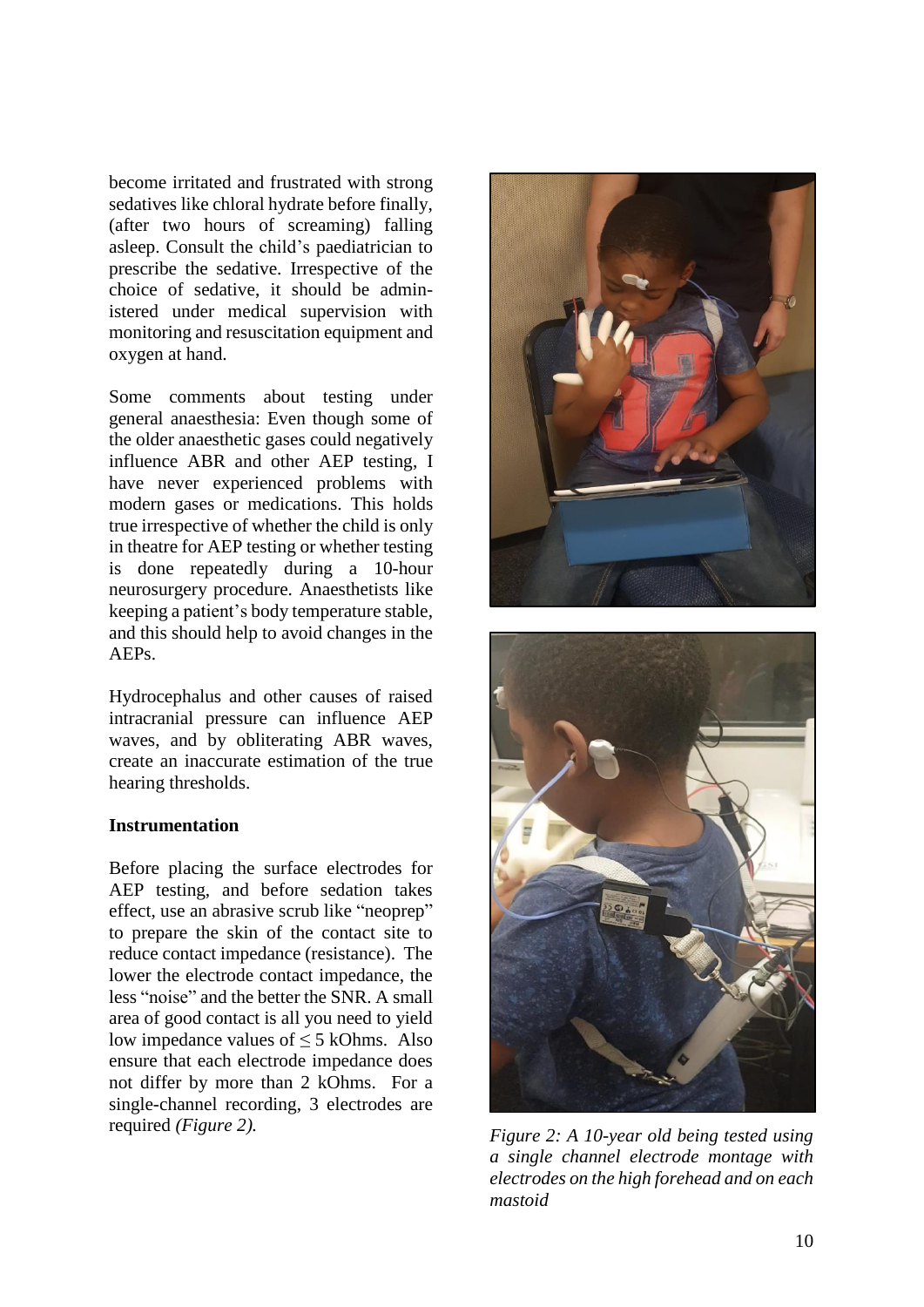For a two-channel recording, 4 electrodes (with non-inverting, high forehead electrode functioning for both left and rightsided recordings) are used *(Figure 3)*.



*Figure 3: Two-channel electrode placement with electrodes on forehead and mastoids with ground on the temple*

Consult the equipment manual to see what electrode montage is advocated. I prefer using a two-channel recording for ABR, ASSR, CAEPs and P300. The inverting electrodes are placed on the ipsilateral mastoid, the non-inverting electrode on high on the forehead and the ground on the side of the forehead / temple. One can also place the ground electrode on the lower forehead between the eyebrows; but with small heads, there simply is not enough space for this placement.

I place the inverting electrode on the mastoid rather than the earlobe with small head sizes as it is simpler to do. However, a strong postauricular muscle (PAM) response (characterised by a large peak and trough around 10 ms) may occur with mastoid placement *(Figure 4)*. Yet I don't find that the PAM interferes in a standard battery of AEPs as my preference is not to do MLAEPs, which is an AEP that would be influenced by large PAMs.



*Figure 4: Neurological ABR followed by a strong postauricular muscle (PAM) response characterised by a large peak and trough around 10ms*

In addition to electrode paste in the cup surface electrodes, I put a dot of electrode gel on the skin before sticking the electrode in place with hypoallergenic tape to further reduce impedance. Others use a drop of saline for the same reason. I avoid using alcohol swabs as this can increase impedance by dehydrating the skin.

If one can do a near-field recording, do so. By placing the electrodes closer to the source of the response, the SNR will increase significantly, with larger response amplitudes and less non-evoked "noise". A tip-trode electrode *(contact with ear canal; Figure 5)*, or a tympanic membrane contact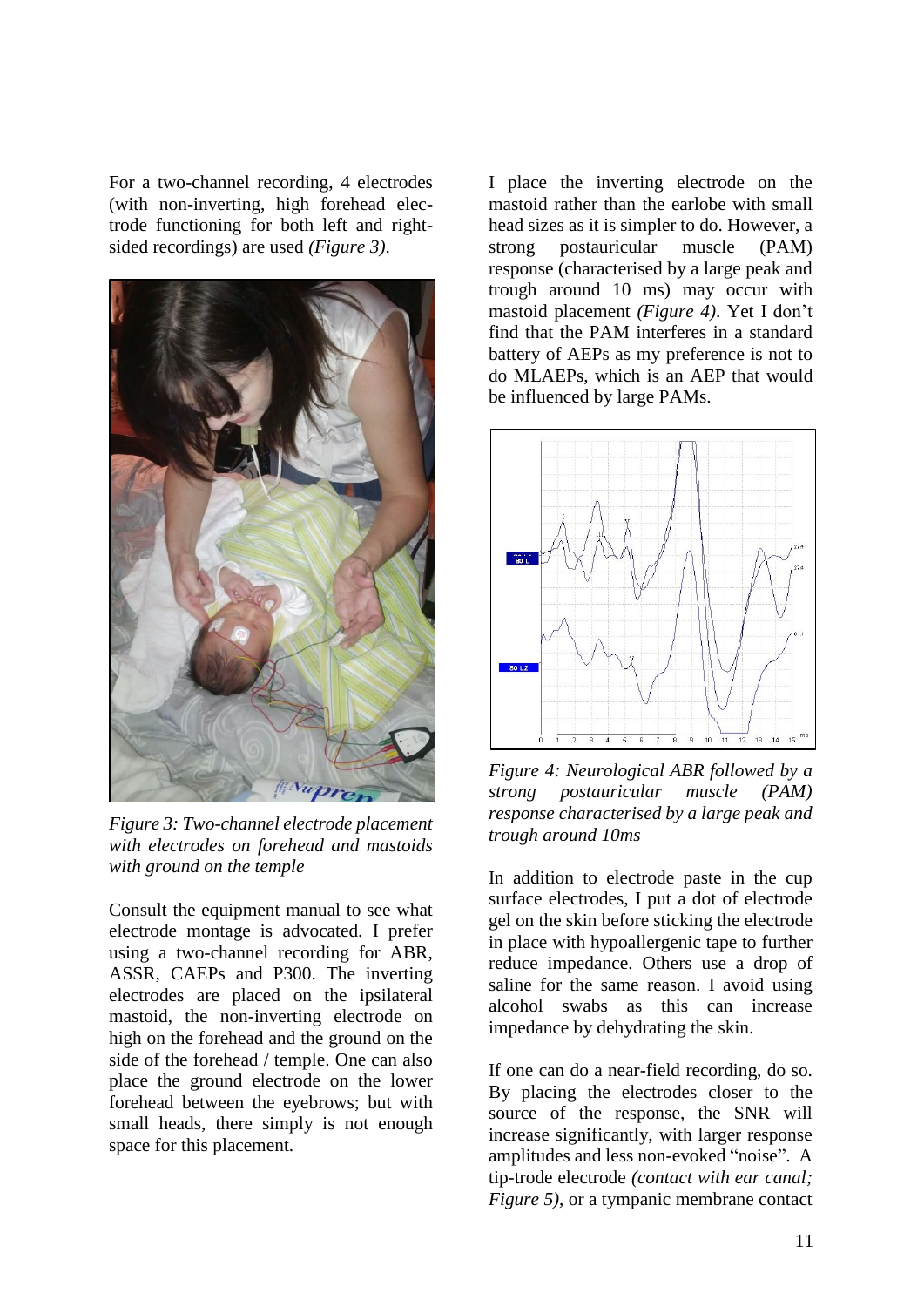electrode during standard testing will increase the amplitude of Wave I which is generated by the first portion of the auditory nerve closest to the cochlea *(Figure 6).*



*Figure 5: Example of tip-trode electrode*



*Figure 6: Example of 'homemade' tympanic membrane electrode I use for intraoperative monitoring using eCochG/ABR combination assessment*

AEP equipment is sold with insert earphones as the standard transducers *(Figure 7)*. Not only are insert earphones more comfortable and easier to use with babies and young children than supra-aural headphones, but they also improve SNR by reducing interference from ambient noise in the room. In addition, using insert earphones leads to larger interaural attenuation, meaning that there is less crosshearing of sounds between the ears, meaning that one does not have to worry about masking as often as one would if one was using headphones.



*Figure 7: Insert earphones with a foam ear tip and neonatal ear tip*

The AEP system has a few built-in ways to improve the SNR. Common mode rejection eliminates any EEG information that is identical at all the electrodes as this is then obviously not a target response. If the equipment has a notch filter or feature such as 'minimize interference,' switch it on. These features try to minimise artefacts caused by the electrical current of the mains electricity. Some equipment also makes use of a weighting algorithm like Bayesian weighting; when signal averaging occurs, more weight is given to quieter responses than "noisier" waves. If your equipment has these software features, make sure that they are activated – every little bit of help you can get to improving the SNR is important.

# **Recording parameters**

Your patient is now asleep or lying quietly, and the electrodes and earphones are in place. The electrode impedances are low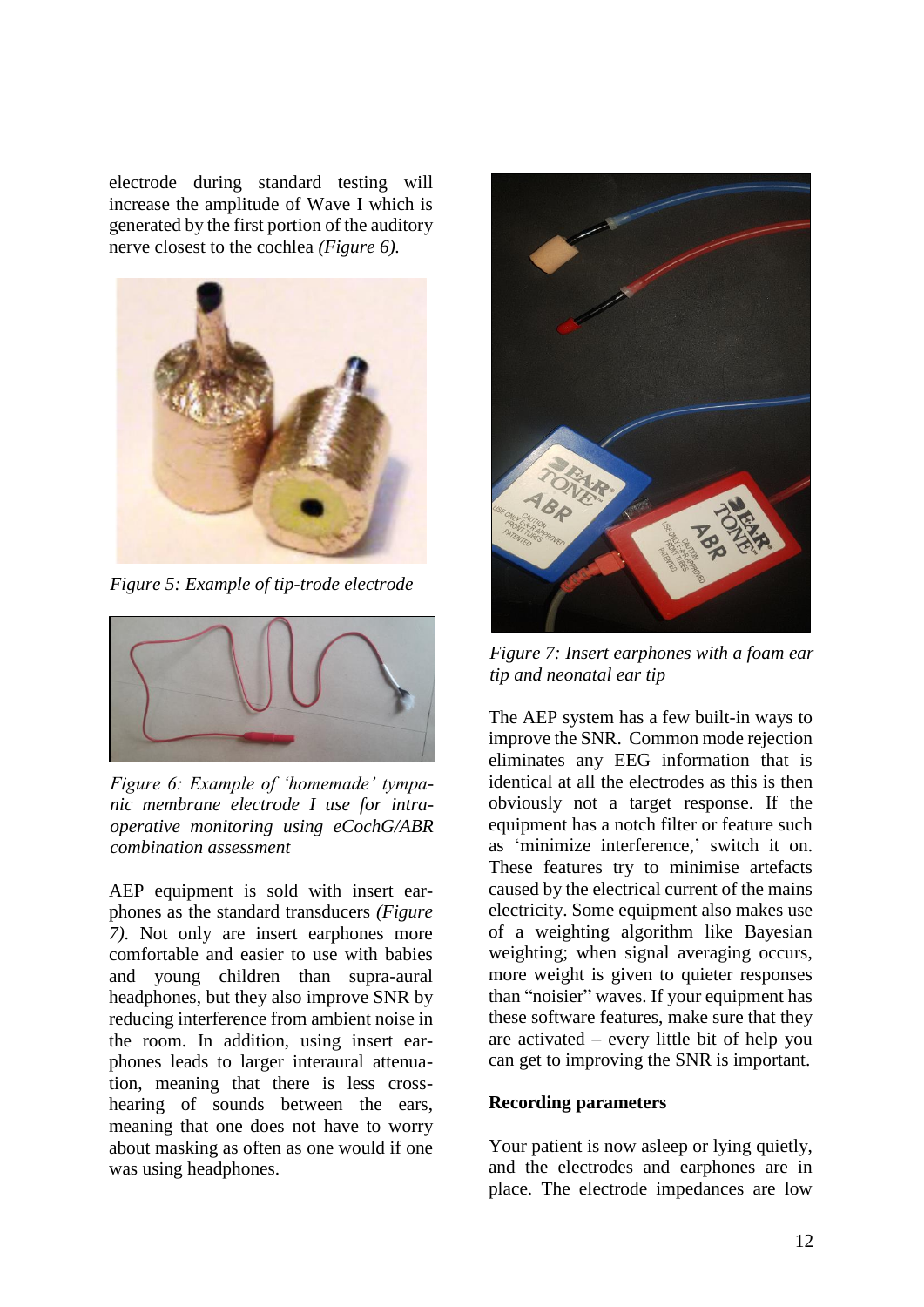and there is no electrical interference. While you are testing, there are *a few parameters you can adjust to further improve the SNR.*

In this section, the parameters that one can change during ABR testing are discussed. Each AEP one performs has its own recipe for stimuli, *artefact rejection, filters, stimulus rate, response averaging and repetition*.

# *Artefact rejection*

The artefact rejection value represents the maximum response amplitude that the software will accept and include during signal averaging. For ABR, this is typically 25 - 40 uV. Any response that is larger in amplitude than that value is discarded and not averaged.

This will be evident from the number of accepted versus rejected sweeps in your AEP software. This is really helpful if your patient suddenly coughs or moves unexpectedly – the large myogenic responses from muscle contractions that are consequently generated mask the low amplitude target AEP response. The "artefact rejection" setting will reject these unwanted, "noisy" responses. Conversely, if you want to be stricter, and only accept really small amplitude responses, which are likely to include your target response, and reject other non-evoked or myogenic responses, then make the artefact rejection value smaller. A reduction of the artefact rejection value from the default setting is something you will be able to do if your EEG is "super-calm" and beautiful, with no artefacts – you can then afford to be even more strict. This will improve (increase) the SNR. If you find that a large percentage of the sweeps are being rejected and the number of collected sweeps is increasing very slowly or not at all, you may need to increase the artefact rejection value to avoid a long wait for a single trace to be

completed. Be warned though – by reducing the artefact rejection you are allowing more "noise" to be averaged with the response. But this is sometimes necessary, e.g. with CAEPs and P300, where firstly, the patient must be awake with the eyes open, and, secondly, the lowest filter setting is really low (to capture the response for these late AEPs). I also adjust artefact rejection when monitoring hearing during neurosurgery, and when, for example, the noise from the internal auditory meatus being drilled open is interfering with the responses. The surgeon requires accurate, prompt feedback which cannot be achieved if all the responses are being rejected. In such a situation, it does help to test at supra-threshold levels of 90 dB nHL (decibel normal hearing level).

# *Filters*

Filters can help one increase the SNR and give clearer waves. AEP filter settings are largely determined by the AEP one is performing. Generally, the higher up the neural generator of the AEP (the more central the source of the AEP), the lower the filters are. Think about filters in terms of the frequency response of a microphone or receiver. The broader the filter, the more detail, but also the more "noise" is allow in. If one narrows the stimulus filters, one reduces some unwanted, non-evoked "noise", increasing SNR, but at the same time, reducing the detail in the response. For example, if one performs a neurological ABR, one wants a lot of detail so that one can mark each wave and look at absolute and interpeak latencies. One will then need broad filter settings of 30 - 3000 Hz. If there is a lot of "noise" with these settings, and one is unable to reduce the "noise" by rescrubbing the skin, or reinstructing the patient to lie perfectly still, then one may increase the low filter (some refer to this as a high pass filter, which is confusing). Elevating the low filter to 100 Hz or at the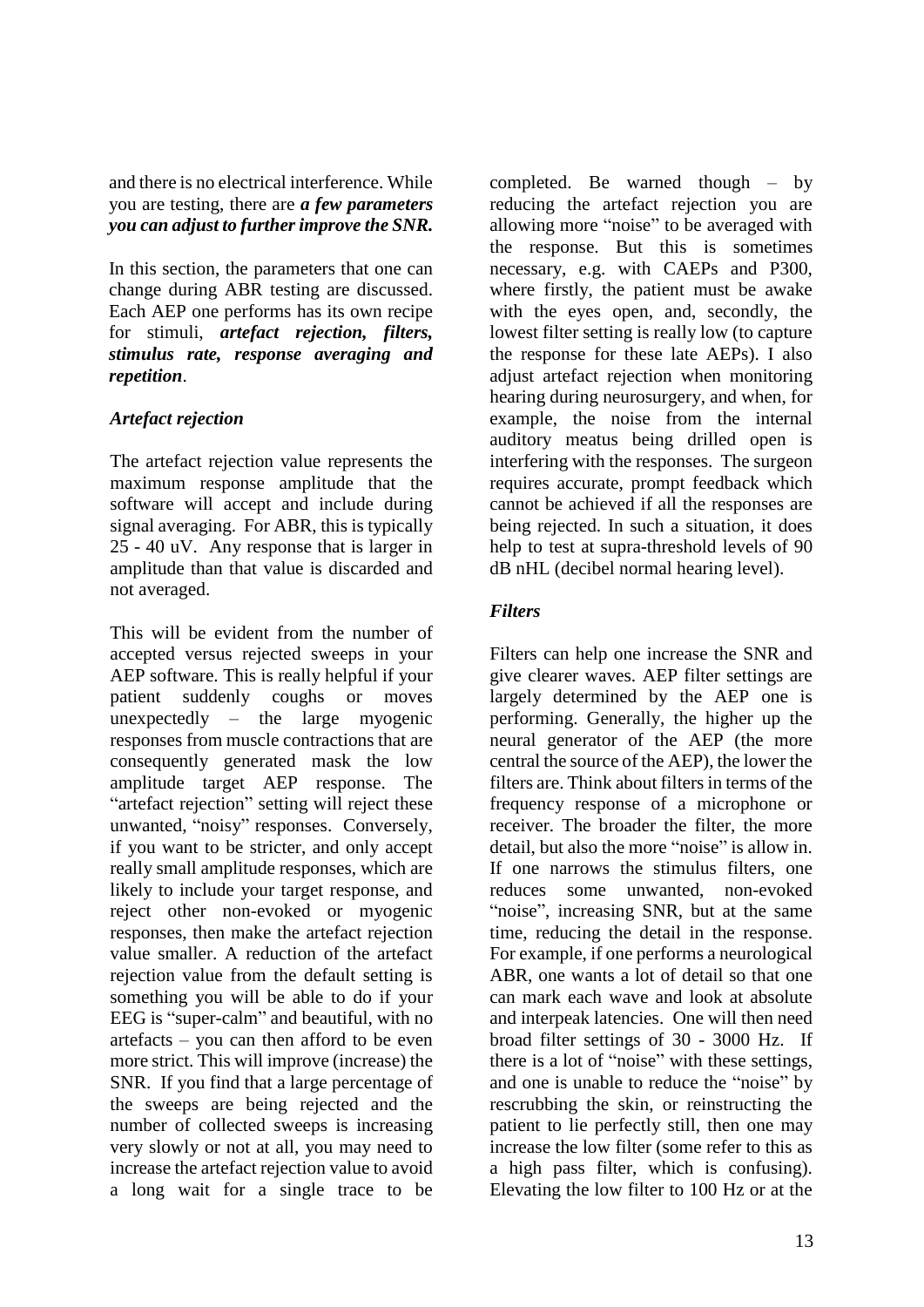very most to 150 Hz, cancels out quite a bit of the myogenic "noise" in an awake patient. To round the waves a little one may also drop the high filter (or low pass filter) to 2000 Hz. When one gets to frequency threshold determination, one is no longer interested in exact latencies and interpeak latencies. One is really only looking for a clear Wave V. In such a case, one can afford to reduce the filters to 100 - 1500 Hz without affecting quality or responses. If one reduces the filters anymore, one is in fact reducing energy and amplitude of the response and the responses deteriorate and will no longer be close to true behavioural hearing thresholds.

# *Stimulus rate*

By reducing the stimulus rate, one obtains more detail in response and increases early wave amplitude (response amplitude), thereby increasing SNR. This is particularly good for the neurological ABR. If one is simply looking for a single wave V, one can afford to increase the rate, as this also speeds up the testing time. For threshold determination, it doesn't matter whether wave V is measured at 7.1 ms or 7.5 ms – provided one sees a repeatable wave V. The detailed determination of latency is then no longer important.

Generally, the higher up one goes in terms of neural generators, the slower the stimulation rate should be. Think about it as follows: to hear, which is what the early latency AEPs evaluate, the auditory stimulus rate can be fast – namely 25 Hz or faster. But to evaluate listening, which we do using late latency AEPs, we need to slow the stimulus rate.

# *Response averaging*

We've already discussed under *section averaging* how the longer one averages, the more one reduces background "noise", and the more target response increases. In other words, the longer one averages, the better the SNR. If one sees a good strong response during ABR testing, continue for at least 700 - 800 sweeps, then stop and repeat. Stop and repeat to see if the response is repeatable. If repeatable, then turn the volume down – way down. No need to go down in 10 dB steps – use your intuition and go down to minimum or where you are expecting to find a threshold response. You can always turn the volume up if necessary. Time is of the essence. You need to get answers as quickly as possible. When dealing with a very small threshold response, you need to average for a really long time to ensure that you are cancelling out the maximum amount of "noise" in order to see the small amplitude threshold response. Then you need to average 2000 to 4000 sweeps together before repeating. If your AEP software tells you what your residual "noise" is for each trace, ensure it is below 40 nV for adults and 30 - 20 nV for children and babies before concluding that you have determined threshold of hearing.

# *Repetition*

Because *response detection is subjective* for all AEPs except automated ABR and ASSR, repeatability of the response is a key way to judge whether a response is present or absent. If it can't be repeated, it was never there to begin with. This means that the tester needs to determine whether the response is present or absent.

I say to parents that are sitting watching and looking for repeatable waves with me: if I show the waves to someone completely independent, they should agree with how I have marked the waves. If I think they will argue with me, then I will not mark that particular wave.

This raises the question what can be considered a minimum acceptable response? In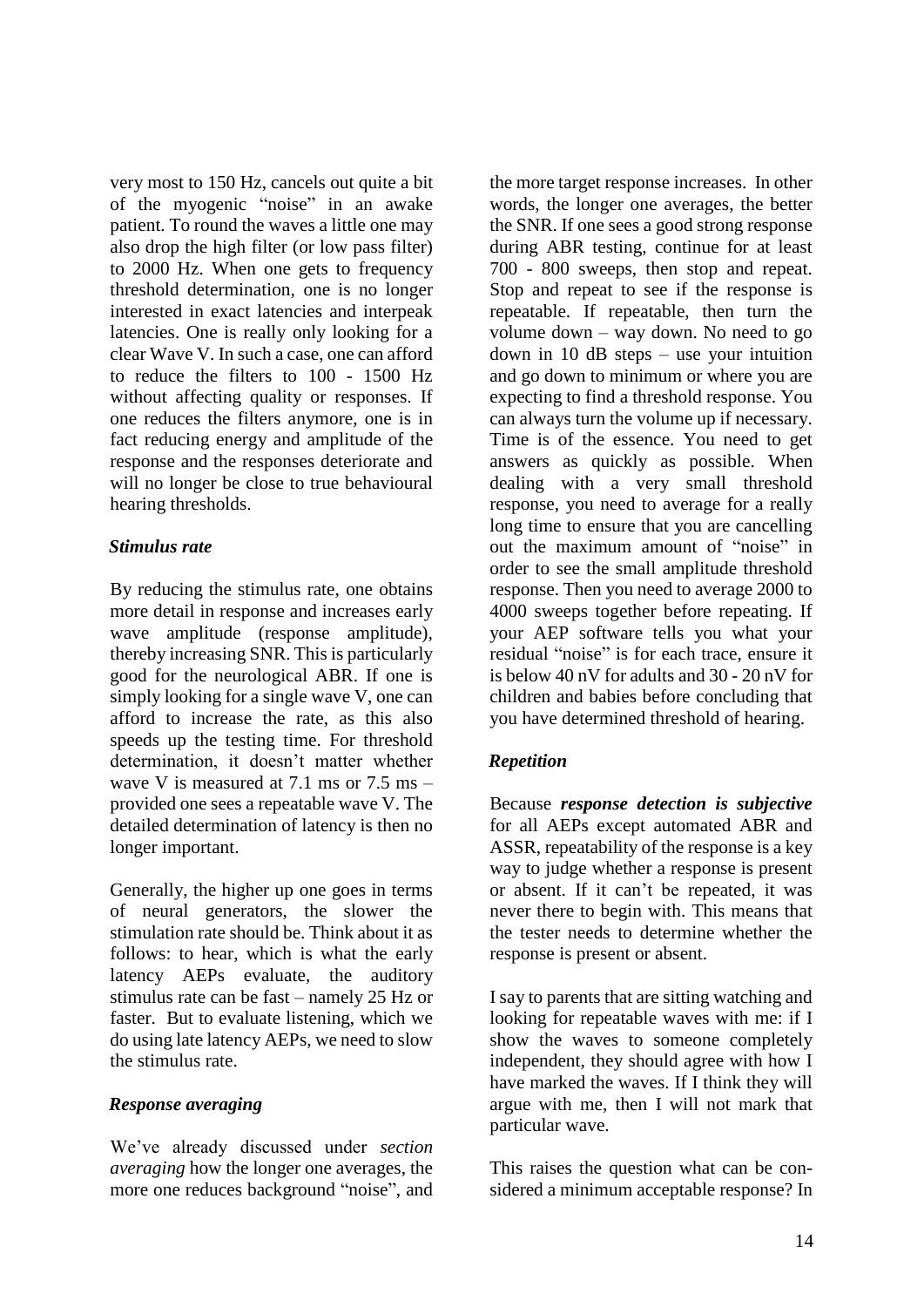addition to repeating the response, continue signal averaging until the residual "noise" readings are as low as possible. This is especially important with small threshold responses, which are "no response" waves. That way you know you are not missing a small response that is masked by nonevoked "noise". The British Society of Audiology has some guidelines for determining residual "noise" if the AEP software does not provide one with a measure of this <sup>68</sup>. Importantly though, what is key when determining minimal response levels, is the *display gain.*

# *Display gain*

The display gain is how much one zooms in or out of the display of the waves. Zoom in too much and one can create waves that aren't really there. The opposite is true if one zooms out too much. For ABR, I use 0.6 uV / division the Biological Navigator Pro and for the GSI Audera. The display is in nV for the Interacoustics Eclipse and the default is 200 nV / division. I always stick to the default display gain for mid- and high frequency threshold estimations. It is advisable to do the same for your AEP system. I only ever make an exception for 500 Hz threshold estimations. If one can't see a repeatable wave having zoomed in by a maximum of one increment on the display gain for low frequency threshold estimation, it is not there. Also, remember, one can only compare apples with apples – meaning keeping the display gain of the waves for each frequency or for the neurological ABR all the same. Never try to compare waves that have different display gains.

Each AEP has its own recipe for stimulus and acquisition parameters. In the chapter entitled 'Auditory Brainstem Response in Clinical Practice', I describe the recipes for the neurological ABR, and ABR for threshold determination and bone conduction ABR.

# **REFERENCES**

- 1. Chiappa KH. *Evoked Potentials in Clinical Medicine.* New York: Raven Press; 1990
- 2. Rance G, Dowell RC, Rickards FW, Beer DE, Clark GM. Steady-state evoked potential and behavioural hearing thresholds in a group of children with absent click-evoked auditory brainstem response. *Ear Hear*. 1998; 19:48-61
- 3. Cacace AT, McFarland DJ. Middlelatency auditory evoked potentials: Basic issues and potential applications. In: *Handbook of Clinical Audiology*. 5th ed. Baltimore: Williams and Wilkins; 2002:349-77
- 4. Davis H. Principles of electric response audiometry. *Annu Otol Rhinol Laryngol*. 1976; 85:1-96
- 5. Jacobson GP. Exogenous and endogenous auditory brain events occurring between 50 - 200 ms: Past, present and future applications. *Semin Hear*. 1999;20(1):63-76
- 6. Stapells DR. Cortical event-related potentials to auditory stimuli. In: *Handbook of Clinical Audiology*. 5th ed. Baltimore: Williams and Wilkins; 2002:378-406
- 7. Hall JW III. *Handbook of Auditory Evoked Responses.* Boston: Allyn and Bacon; 1992
- 8. Hood LJ. *Clinical Applications of the Auditory Brainstem Response.* San Diego: Singular Publishing Group; 1998
- 9. Sinninger YS, Cone-Wesson B. Threshold prediction using auditory brainstem response and steady-state evoked potentials with infants and young children. In: *Handbook of Clinical Audiology*. 5th ed. Baltimore: Williams and Wilkins; 2002:298-322
- 10. Biagio L, Swanepoel DW, Soer M. Objective assessment of noise-induced hearing loss: A comparison of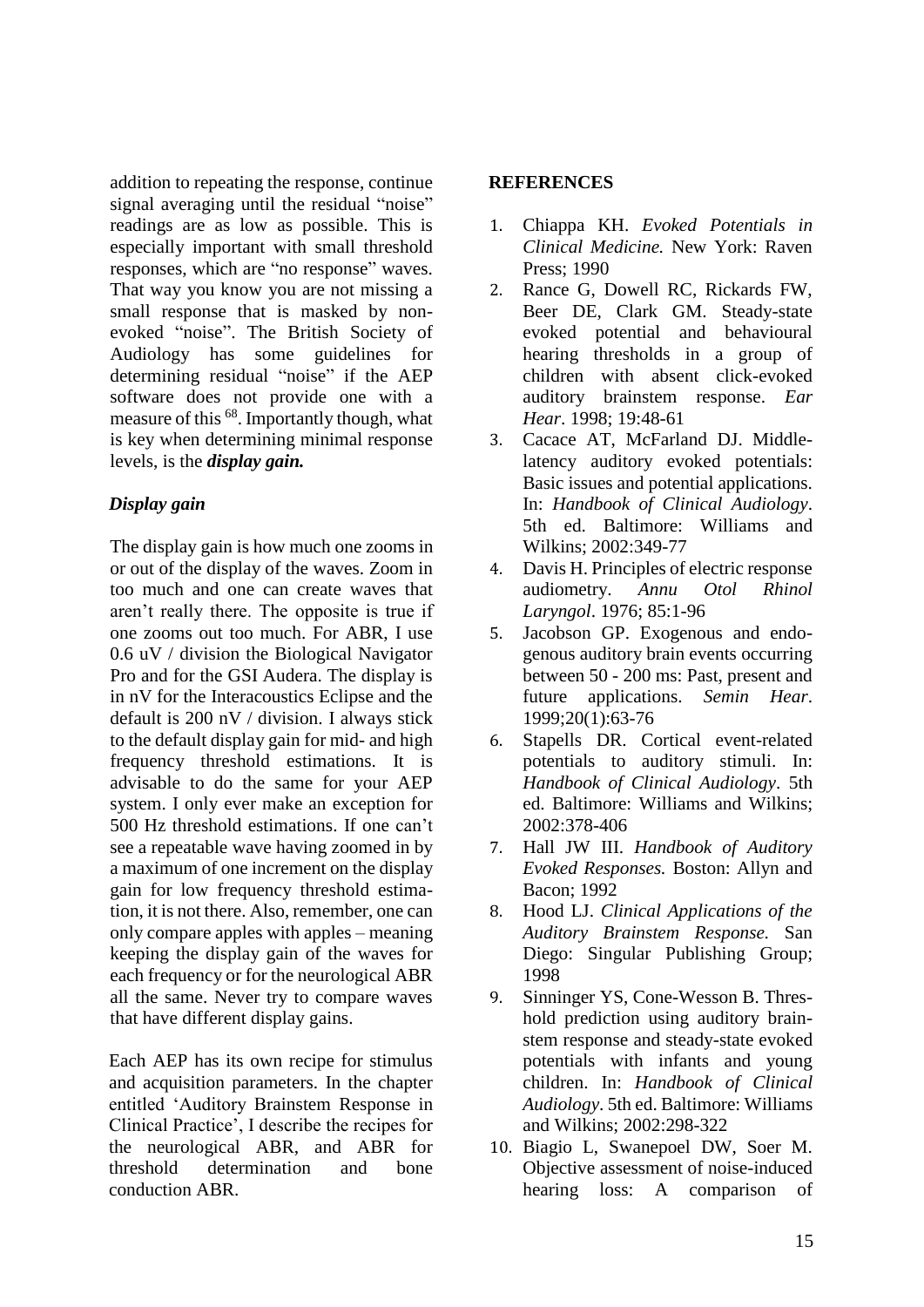methods. *Occup Heal South Africa*. 2009:26-32

- 11. Alberti PW, Hyde ML, Riko K. Exaggerated hearing loss in compensation claimants. *J Otolaryngol*. 1987;16(6): 362-6
- 12. De Koker E. The clinical value of auditory steady state responses in the audiological assessment of pseudohypacusic workers with noise-induced hearing loss in the South African mining industry. 2004
- 13. Hayes D, Jerger J. Auditory brainstem response (ABR) to tone-pips: Results in normal and hearing-impaired subjects. *Scand Audiol*. 1982; 11:133-42
- 14. Herdman AT, Stapells DR. Thresholds determined using the monotic and dichotic multiple auditory steady-state response technique in normal-hearing subjects. *Scand Audiol*. 2001;30(1):41-  $\mathbf Q$
- 15. Hone SW, Norman G, Keogh I, Kelly V. The use of cortical evoked response audiometry in the assessment of noiseinduced hearing loss. *Otolaryngol - Head Neck Surg*. 2003; 128:257-62
- 16. Laureano AN, Murray D, McGrady MD, Campbell KCM. Comparison of tympanic membrane-recorded electrocochleography and the auditory brainstem response in threshold determination. *Am J Otolaryngol*. 1995; 16:209-15
- 17. Lins OG, Picton TW, Boucher BL, Durieux-Smith, A Champagne S. Frequency-specific audiometry using steady-state responses. *Ear Hear*. 1996;1796(2):81-96
- 18. Ruth RA, Lambert PR. Auditory evoked potentials. *Clin Audiol*. 1991; 24(2):349-70
- 19. Jewett D. Volume conducted potentials in response to auditory stimuli as detected by averaging in the cat. *EEG Clin Neurophysiol*. 1970; 28:609-18
- 20. Kuk FK, Abbas PJ. Effects of attention on the auditory evoked potentials

recorded from the vertex (ABR) and the promontory (CAP) of human listeners. *Br J Audiol*. 1989; 27:665-73

- 21. Lukas JH. The role of efferent inhibition in human auditory attention: An examination of the auditory brainstem potentials. *Int J Neurosci*. 1981; 12:137-45
- 22. Vander Werff KR, Brown CJ, Gienapp BA, Schmidt Clay KM. Comparison of auditory steady-state responses and auditory brainstem response thresholds in children. *J Am Acad Audiol*. 2002; 13:227-35
- 23. Coats AC, Martin JL. Human auditory nerve action potentials and brainstem evoked responses. *Arch Otolaryngol - Head Neck Surg*. 1977; 103:605-22
- 24. Hall JW III, Mueller HG. *Audiologists' Desk Reference: Diagnostic Audiology*  Principles and Procedures. 1<sup>st</sup> ed. San Diego: Singular Publishing Group; 1997
- 25. Stapells DR, Picton TW, Perez-Abalo M, Read D, Smith A. Frequency specificity in evoked potential audio-metry. In: *The Auditory Brainstem Response*. 1st ed. San Diego: College-Hill Press; 1985:147-77
- 26. Elberling C, Don M. A direct approach for the design of chirp stimuli used for the recording of auditory brainstem responses. *J Acoust Soc Am*. 2010; 128(5):2955-64
- 27. Elberling C, Callø J, Don M. Evaluating auditory brainstem respon-ses to different chirp stimuli at three levels of stimulation. *J Acoust Soc Am*. 2010; 128(1):215-23
- 28. Elberling C. Development of the Chirp stimulus for the recording of ABRs. September 2011. DTAS, Vejlefjord, [http://www.dtas.dk/DTAS-CE-](http://www.dtas.dk/DTAS-CE-1v2.pdf)[1v2.pdf](http://www.dtas.dk/DTAS-CE-1v2.pdf)
- 29. Elberling C, Don M. Auditory brainstem responses to a chirp stimulus designed from derived-band latencies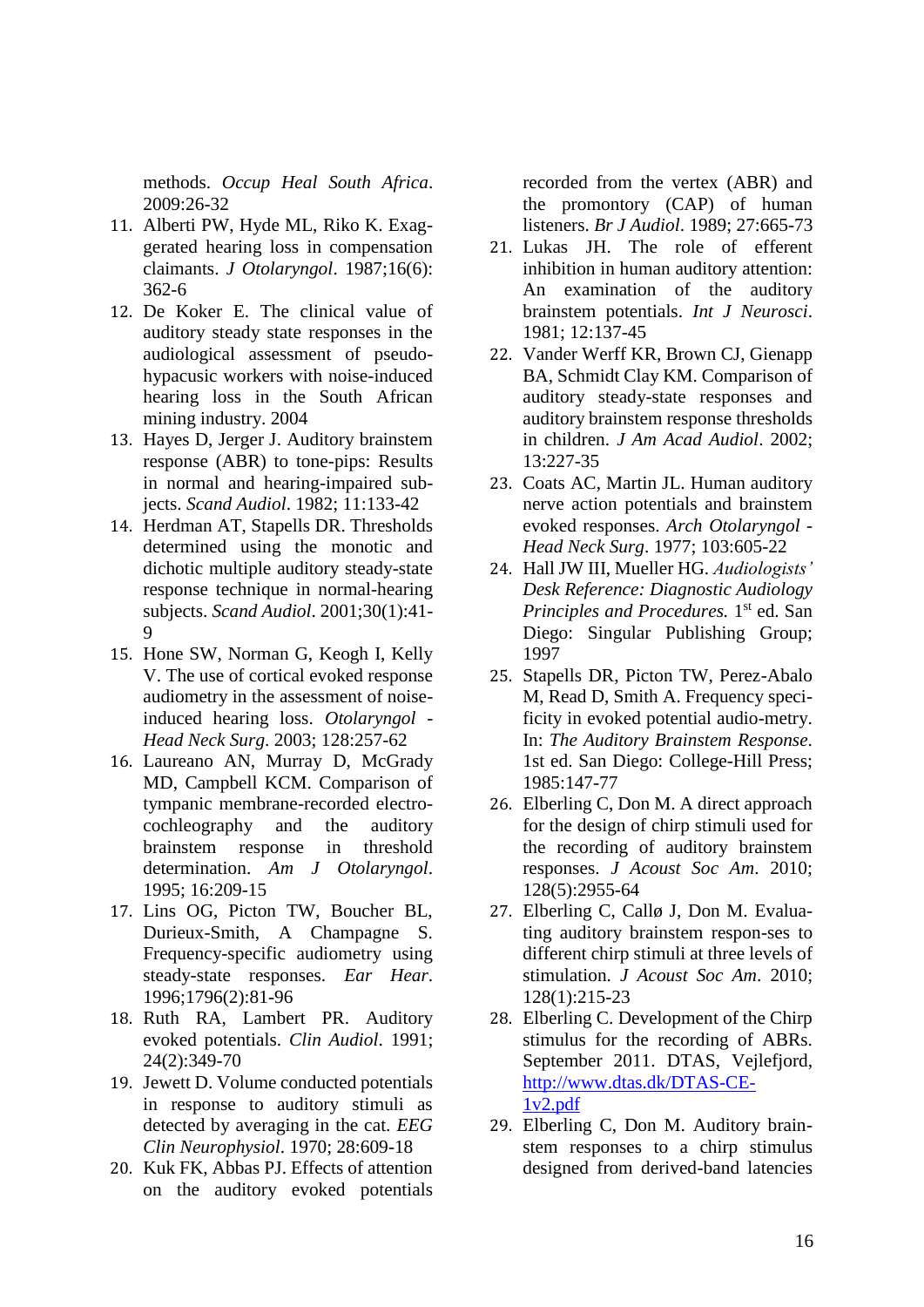in normal-hearing subjects. *J Acoust Soc Am*. 2008;124(5):3022-37

- 30. Cargnelutti M, Coser PL, Biaggio EPV. LS CE-Chirp vs. Click in the neuroradiological diagnosis by ABR. *Braz J Otorhinolaryngol*. 2015;83(3): 313-7
- 31. Keesling DA, Parker JP, Sanchez JT. A comparison of commercially available auditory brainstem response stimuli at a neurodiagnostic intensity level. *Audiol Res*. 2017; 7:15-22
- 32. Hall JW III. *E-Handbook of Auditory Evoked Responses*. (Hall M, ed.). Pearson Education Limited; 2015
- 33. Ferraro JA. Electrocochleography. In: *Audiology Diagnosis*. 2nd ed. New York: Thieme; 2007:400-25
- 34. Ferraro JA, Ferguson R. Tympanic ECochG and conventional ABR: A combined approach for the identification of wave I and the I-V interwave interval. *Ear Hear*. 1989; 3:161-6
- 35. Wong SH, Gibson WP, Sanli H. Use of transtympanic round window electrocochleography for threshold estimations in children. *Am J Otol*. 1997; 18(5):632-6
- 36. Musiek FE, Geurkink NA, Weider DJ, Donnelly K. Past, present, and future applications of the auditory middle latency response. *Laryngoscope*. 1984; 94:1545-53
- 37. Oates P, Stapells DR. Frequency specificity of the human auditory brainstem and middle latency responses to brief tones. II. Derived response analysis. *J Acoust Soc Am*. 1997; 102:3609-19
- 38. Xu Z-M, De Vel E, Vinck BM, Van Cauwenberge P. Application of crosscorrelation function in the evaluation of objective MLR thresholds in the low and middle frequencies. *Scand Audiol*. 1995; 24:231-6
- 39. Hyde M. The N1 response and its applications. *Audiol Neurotol*. 1997; 2:281-307
- 40. Lightfoot G, Kennedy V. Cortical electric response audiometry hearing threshold estimation: Accuracy, speed, and the effects of stimulus presentation features. *Ear Hear*. 2006;27(5):443-56
- 41. Ferraro JA, Durrant JD. Auditory evoked potentials: Overview and basic principles. In: *Handbook of Clinical Audiologyd*. 4th ed. Baltimore: Williams and Wilkins; 1994:317-38
- 42. Hyde M, Alberti P, Matsumoto N, Li YL. Auditory evoked potentials in audiometric assessment of compensation and medicolegal patients. *Annu Otol Rhinol Laryngol*. 1986; 95:514-9
- 43. Tsui B, Wong LLN, Wong EC. Accuracy of cortical evoked response audiometry in the identification of nonorganic hearing loss. *Int J Audiol*. 2002; 41:330-3
- 44. Ishida IM, Stapells DR. Multiple-ASSR Interactions in Adults with Sensorineural Hearing Loss. *Int J Otolaryngol*. 2012; 2012:802715
- 45. Stapells DR. Frequency-Specific ABR and ASSR Threshold Assessment in Young Infants. In: *A Sound Foundation through Early Amplification*; 2011:409-48
- 46. Jerger J. The auditory steady-state response. *J Am Acad Audiol*. 1998; 9:13
- 47. Cohen LT, Rickards FW, Clark GM. A comparison of steady-state evoked potentials to modulated tones in awake and sleeping humans. *J Acoust Soc Am*. 1991; 90:2467-79
- 48. John MS, Picton TW. Human auditory steady-state responses to amplitude modulated tones: Phase and latency measurements. *Hear Res*. 2000; 141: 57-79
- 49. Rance G, Rickards FW, Cohen LT, De Vidi S, Clark GM. The automated prediction of hearing thresholds in sleeping subjects using auditory steadystate evoked potentials. *Ear Hear*. 1995; 16:499-507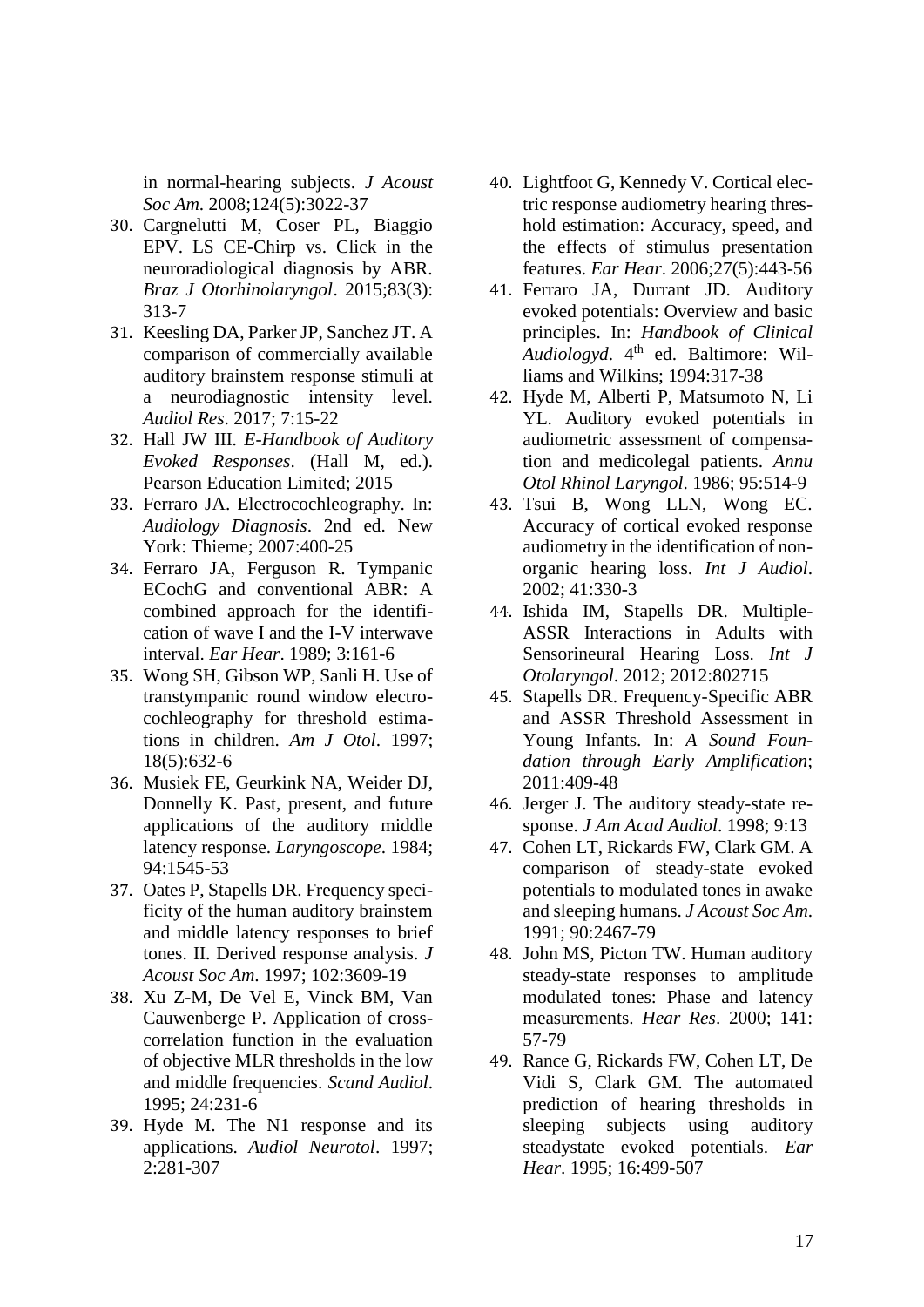- 50. Herdman AT, Picton TW, Stapells DR. Place specificity of multiple auditory steadystate responses. *J Acoust Soc Am*. 2002;112(4):1569
- 51. Rance G, Roper R, Symons L, Moody L, Poulis C. Hearing threshold estimation in infants using auditory steadystate responses. *J Am Acad Audiol*. 2005;16(5):291-300
- 52. Galambos R, Makeig S, Talmachoff PJ. A 40-Hz auditory potential recorded from the human scalp. *Proc Natl Acad Sci USA*. 1981; 78:2643-97
- 53. Schimmel H, Rapin I, Cohen MM. Improving evoked response audiometry with special reference to the use of machine scoring. *Audiology*. 1974; 13: 133-65
- 54. Stapells DR, Linden D, Suffield JB, Hamel G, Picton TW. Human auditory steady state potentials. *Ear Hear*. 1984; 5:105-13
- 55. Aoyagi M, Kiren T, Kim Y, Suzuki Y, Fuse T. Optimum modulation frequency for amplitude-modulation following response in young children during sleep. *Hear Res*. 1993; 511:7-14
- 56. Linden RD, Campbell KB, Hamel G, Picton TW. Human auditory steady state evoked potentials during sleep. *Ear Hear*. 1985; 6:167-74
- 57. Levi EC, Folsom RC, Dobie RA. Amplitude-modulation following response (AMFR): Effects of modulation rate, carrier frequency, age, and state. *Hear Res*. 1993;68(1):4252
- 58. John MS, Dimitrijevic A, Van Roon P, Picton TW. Multiple auditory steadystate responses to AM and FM stimuli. *Audiol Neuro-Otology*. 2001; 6:12-27
- 59. Picton TW, John MS, Dimitrijevic A, Purcell D. Human auditory steadystate responses. *Int J Audiol*. 2003; 42:177- 219
- 60. Gans D, Del Zotto D, Gans KD. Bias in scoring auditory brainstem responses. *Br J Audiol*. 1992; 26:363-8
- 61. Rose DE, Keating LW, Hedgecock LD, Schreurs KK, Miller KE. Aspects of acoustically evoked responses: Inter-judge and intra-judge reliability. *Arch Otolaryngol - Head Neck Surg*. 1971; 94:347-50
- 62. Arnold SA. Objective versus visual detection of the auditory brain stem response. *Ear Hear*. 1985; 6:144-50
- 63. Champlin CA. Methods for detecting auditory steady-state potentials recorded from humans. *Hear Res*. 1992; 58:63-9
- 64. Valdes-Sosa MJ, Bobes MA, Perez-Abalo MC, Perera, M., Carbalo JA. Comparison of auditory evoked potential detection methods using signal detection theory. *Audiology*. 1987; 26:166-78
- 65. Dobie RA, Wilson MJ. Low-level steady-state auditory evoked potentials: Effects of rate and sedation on detectability. *J Acoust Soc Am*. 1998; 104(6):3482-8
- 66. Goldstein A, Spencer KM, Donchin E. The influence of stimulus deviance and novelty on the P300 and novelty P3. *Psychophysiology*. 2002; 39:781-90
- 67. McCullag J, Weihing J, Musiek F. Comparisons of P300s from Standard Oddball and Omitted Paradigms: Implications to Exogenous/ Endoge nous Contributions. *J Am Acad Audiol*. 2009;20(3):187-95
- 68. British Society of Audiology. *Recommended Procedure Cortical Auditory Evoked Potential (CAEP) Testing*.; 2015 [http://www.thebsa.org.uk/wpcontent/uploads/2016/](http://www.thebsa.org.uk/wpcontent/uploads/2016/01/BSA-Cortical-ERA-Guidance-for-consultation.pdf) [01/BSA-Cortical-ERA-Guidance-for](http://www.thebsa.org.uk/wpcontent/uploads/2016/01/BSA-Cortical-ERA-Guidance-for-consultation.pdf)[consultation.pdf.](http://www.thebsa.org.uk/wpcontent/uploads/2016/01/BSA-Cortical-ERA-Guidance-for-consultation.pdf)

#### **Author**

Leigh Biagio de Jager PhD Audiology & Speech-Language Pathology Department University of Pretoria, South Africa [leigh.biagio@up.ac.za](mailto:leigh.biagio@up.ac.za)